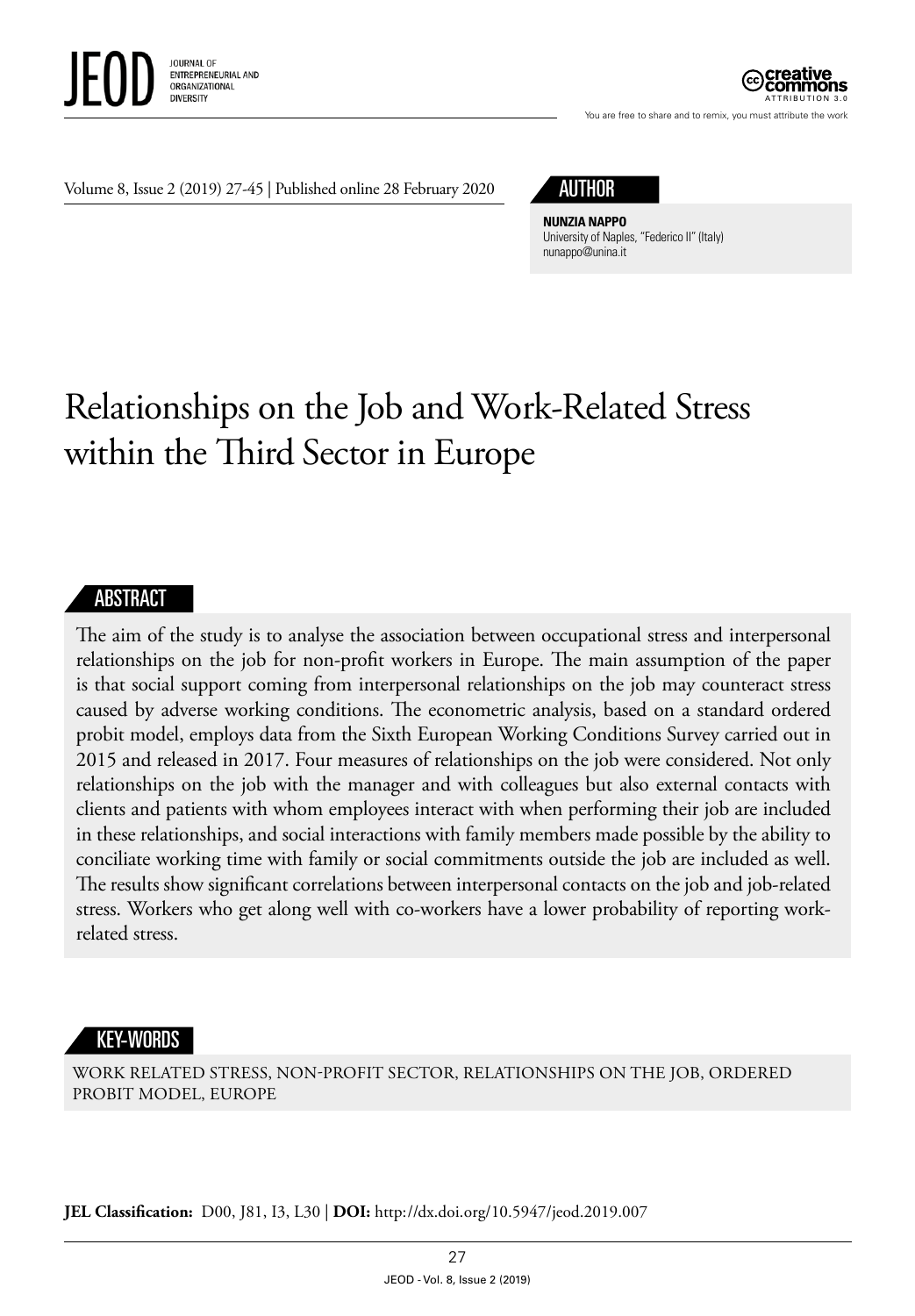#### **1. Introduction**

The third  ${\rm sector}^1$  in Europe does not have a clear identity, and there is no consensus across Europe concerning the exact definition of the third sector and its role in the European public space (Enjolras et al., 2018). Indeed, very different kinds of organizations are included in this sector; however, these entities, though dissimilar, collectively constitute a coherent whole aimed at achieving social purposes rather than at generating profits. Contrary to for-profit firms, non-profit organizations have a non-distribution constraint that does not allow the distribution of residual earnings to board members. In the presence of asymmetric information, the non-distribution constraint is perceived as an indicator of credibility. The constraint demonstrates to uninformed consumers that the quality of the service cannot be prejudiced by the organization's aim of profit (Hansmann, 1980) and indicates to uninformed managers that they can perform their job without a risk of being disadvantaged by the organization's gain (Rose-Ackerman, 1996; Ben-Ner, Ren and Paulson, 2011).

Thus, the third sector employs people interested in a mixed structure that includes both extrinsic and intrinsic incentives and attracted by factors other than monetary compensation (Bacchiega and Borzaga, 2001; 2003; Borzaga and Musella, 2003). Indeed, non-profit organizations "are at their most effective when the people involved share common values and assumptions about the organization's purpose and its style of operation" (Hudson, 1999: 37).

The rapid transformations that have occurred within the labour market have also affected the non-profit sector: contemporary organizations, both for-profit and not-for-profit organizations, experience demanding challenges associated with changes in the organizational environment, which are increasingly characterized by rapid developments (Somaratne, Jayawardena and Perera, 2017). Therefore, non-profit workers, in addition to workers in other sectors, must face the pressure of work transformations, and occupational stress has become an issue affecting this sector as well.

The main aim of this paper is to study the association between relationships on the job and work-related stress in the European third sector. The reasons for studying the above association are at least four: 1) work-related stress is one of the most relevant social phenomenon and a question of public health (Vercamer, 2018); 2) the third sector is a sector where interpersonal contacts are important (Borzaga and Depedri, 2005; Borzaga and Musella, 2003); 3) the well-being of a person is also associated with the extent to which relationship needs are satisfied (Tan and Tay, 2018); 4) "stress occurs in a wide range of work circumstances but is often made worse when employees feel they have little support from supervisors and colleagues"2 . The empirical analysis employs data from

Throughout the paper, the terms "non-profit" and "third sector" are used as synonyms.

<sup>&</sup>lt;sup>2</sup> World Health Organization. Stress at the workplace. Available at: [http://www.who.int/occupational\\_health/topics/](http://www.who.int/occupational_health/topics/stressatwp/en/) [stressatwp/en/](http://www.who.int/occupational_health/topics/stressatwp/en/) [Accessed: February 2020].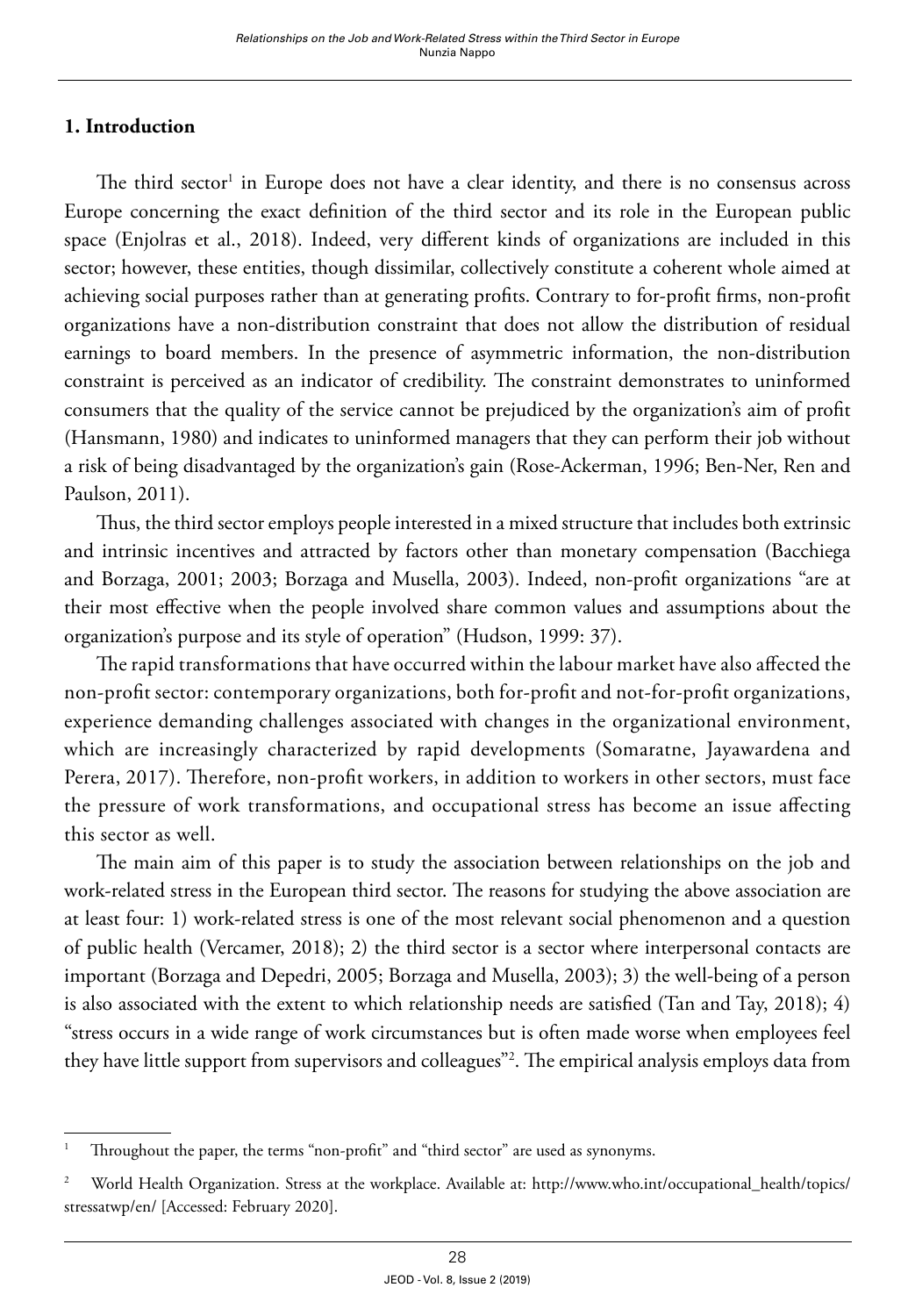the Sixth European Working Conditions Survey (EWCS6) released in 2017 (EWCS, 2017). The survey presents a varied picture of Europeans at work over time and across countries, occupations, sexes and age groups. The paper focuses on the EU28 countries. The dependent variable used is job-related stress, as assessed by the prompt: "You experience stress in your work". It is a subjective measure of perceived work-related stress, which was collected through individual interviews. A standard ordered probit model is used to test the theoretical hypothesis concerning the association between interpersonal relationships and job-related stress. The original contribution of the paper to the literature is twofold. First, it adds a new piece of evidence to the literature on work-related stress, i.e., the correlation between interpersonal relationships on the job and occupational stress. Very few studies consider interpersonal on-the-job relationships as correlates of job stress (see Cummins, 1990; Baum, 1999; McKenzie et al., 2002; Russell et al., 2018). Second, it extends the evidence on the correlates of work-related stress with regard to a specific sector of the European labour market, i.e., the third sector.

The paper is organized into two main parts. To study the question from a theoretical viewpoint, the aim of the first part is to analyse the potential link between on-the-job relationships and workrelated stress, whereas the aim of the second part is to assess the correlation between on-the-job relationships and occupational stress.

#### **2. Work-related stress and interpersonal relationships within the third sector**

People spend most of their time working; therefore, their working environment is important for their well-being. Work-related stress arises "when the demands of the work environment exceed the workers' ability to cope with (or control) them" (EU-OSHA, 2009: 14). Work-related stress is likely to have negative consequences not only for employees in terms of poor health (Siegrist and i Rödel, 2006) but also for organizations since decreases in motivation (Um, Joo and Her, 2018) and occupational stress have a negative impact on workers' performance (French, Caplan and Harrison, 1982), absenteeism and turnover intention (Sager, 1994). For those reasons, job stress is a socioeconomic problem associated with high societal costs (Hassard et al., 2018).

The job demand-control-support model (Johnson and Hall, 1988; Karasek and Theorell, 1990) focuses on the relationship between work environment features and employee wellbeing. According to this model, it is possible to identify three significant features of the work environment: 1) job demands, 2) job control and 3) social support. A mixture of high job demands and low job control (high-strain jobs) and low social support (high iso-strain jobs) may have stressful outcomes: high job-related anxiety, low job satisfaction and isolation. Low-strain jobs, characterized by low job demands and high control, and low iso-strain jobs (low demands, high control and high social support) improve workers' well-being. Job demands are defined as the characteristics of work: the pace, the quantity and difficulty of work, and time-related pressure. Considering the characteristics of the job, the kind of job contract may be another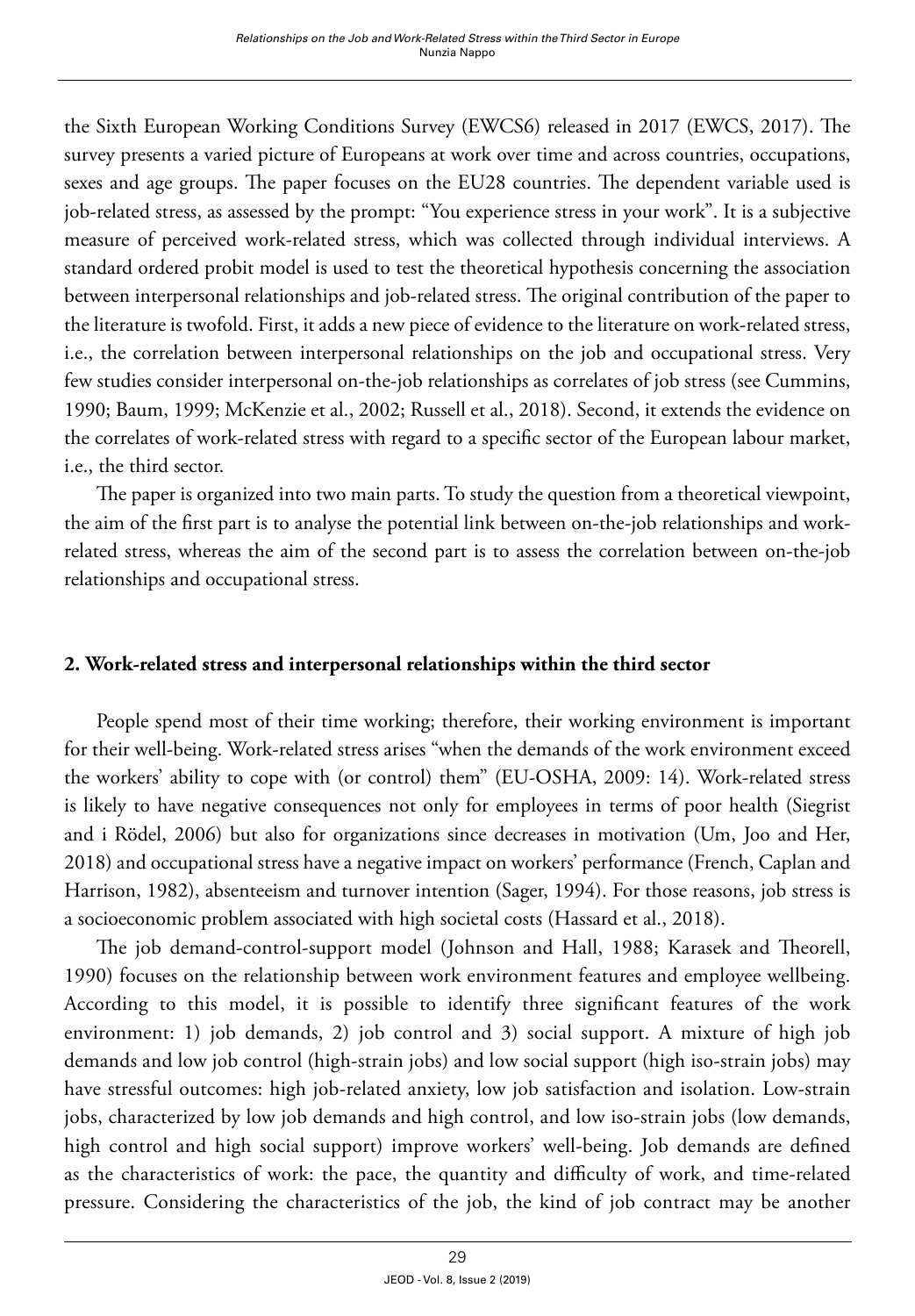factor of job stress when workers face job insecurity, which, in turn, can imply uncertainty in life and the inability to make plans for the future. In particular, the third sector, in Europe, is characterized by a large percentage of temporary contracts, which are mainly linked to temporary funding associated with specific projects (Enjolras et al., 2018). Since it is an aspect of the job demands, the number of working hours is driver of occupational stress as well: increases in working hours increases workload and tiredness and in turn increases stress. It is likely that employees in non-profit organizations work more hours than are designated by their contracts; however, this is true only for some groups of workers, and it does not seem to be the case for managers (Ariza-Montes and Lucia-Casademunt, 2016). However, some studies (see, for instance, Ridder and McCandless, 2010) show that since they are intrinsically motivated, non-profit employees have an extraordinary level of work commitment that push them to work overtime and be very absorbed in their jobs. Due to lack of time, frequently, employees who work a lot find difficult to conciliate work with family and this limitation, even if employees are intrinsically motivated, can be stressful. Indeed, the ability to conciliate work with family activities may become an important factor in reducing work-related stress (Karkoulian, Srour and Sinan, 2016; Li, Wu and Johson, 2016); this is particularly true for women (whose percentage in the third sector is high) who generally have to care for their children and who are likely to perform most of the house/family responsibilities (Makhija, Naidu and Rakesh, 2016; Mittal and Bhakar, 2018). Finding a suitable balance between work and family is not easy; when it becomes difficult to equipoise work with family commitments, this mismatch can become a source of stress (ILO, 2012; 2016) and this is likely to happen to non-profit workers.

Job control or job latitude is the possibility of "having control over tasks and conduct during the working day" (Karasek, 1979: 289). Job control may reduce workers' perceptions of undue job demands. Social support is "helpful social interaction available from co-workers and/or supervisors in terms of task assistance for coping with work-related problems" (Karasek and Theorell, 1990: 19). Supervisor support and job control can be considered a job resource, which can be useful for addressing job demands (Bakker and Demerouti, 2007). The supervisor's support can influence job demands since the supervisor can help workers perform their tasks and provide advice and opinions on their performance. In addition, supervisors assign tasks to employees. Therefore, good relationships with supervisors can decrease the workload and overall pressure (Hobfoll, 2001).

Social support should be present particularly within non-profit firms, which seem to be more inclined than for-profit enterprises to create a work environment where the overall quality of interpersonal relationships among colleagues, between managers and workers, and between workers and clients are valued (Borzaga and Depedri, 2005).

According to the literature (see, among others, Ariza-Montes and Lucia-Casademunt, 2016; Enjolras et al., 2018), it seems that third sector employees more commonly face poor, unfavourable and precarious working conditions, low wages, and job instability compared to for-profit sector employees. For this reason, looking at the sociodemographic characteristics of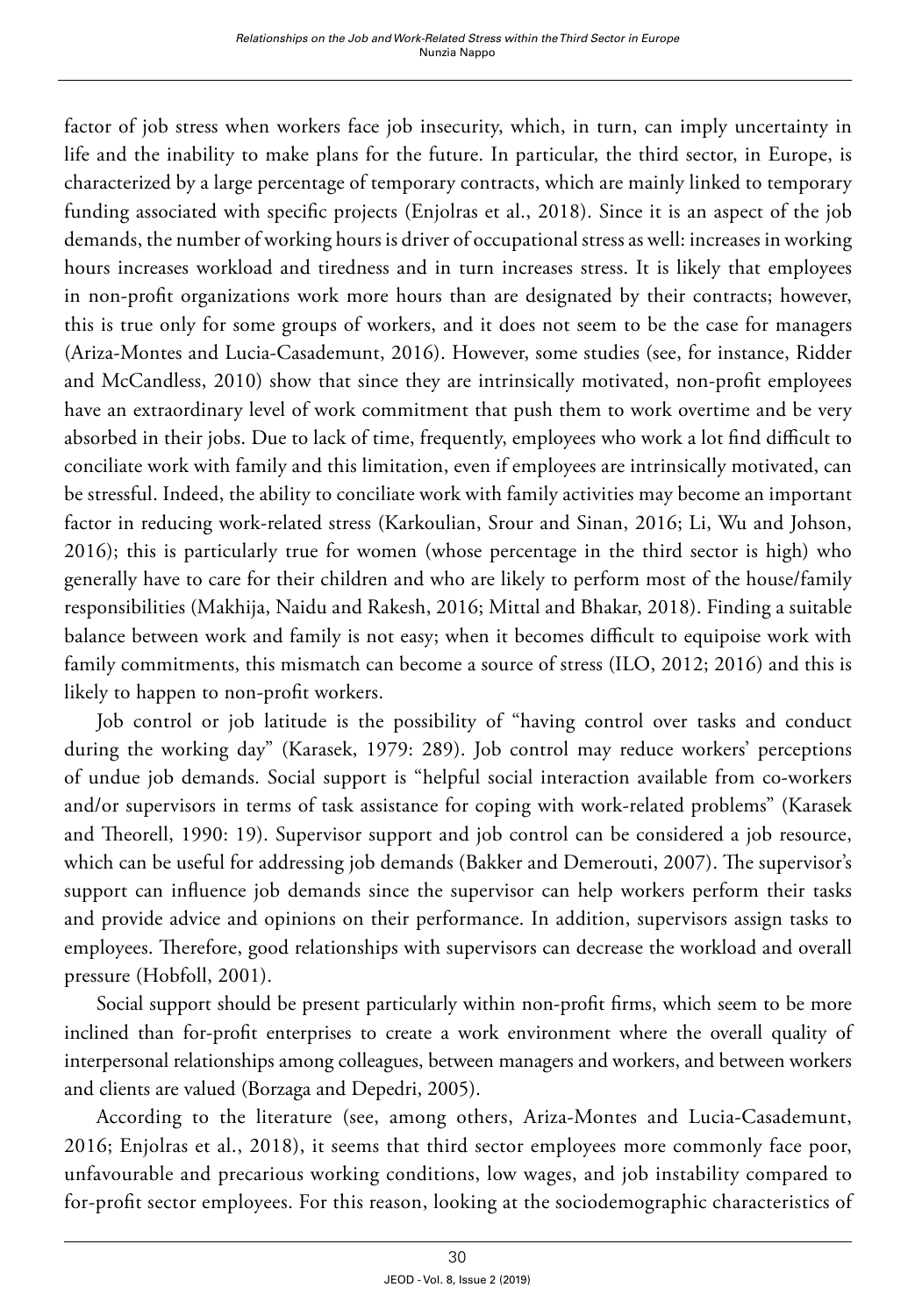third sector workers, there are more women than there are men (also because they are likely more pro socially oriented), and there are more young workers than there are old workers: both women and young workers, to whom accessing to the labour market is more difficult, are more prepared to meet the needs of the sector. However, the third sector attracts employees and creates employment opportunities for people who share ideological motivations, feel empathy with certain principles, and are not exclusively motivated by extrinsic motivations such as monetary remuneration. This sector provides intrinsic incentives that meet intrinsic motivations. Many studies (Souza-Posa and Souza-Posa, 2000; Helliwell and Huang, 2010) have shown that remuneration is not one of the most important drivers of job satisfaction. Compensation is preceded by other determinants, such as the possibility of performing autonomous tasks, good relationships with the job, job stability and involvement in firm decisions (Clark, 2005). Furthermore, according to Pugno and Depedri (2010), interest in the job accounts more for job satisfaction than economic incentives. Thus, nonpecuniary compensation is likely to balance extrinsic factors, and this is particularly applicable in the third sector, where employees share the firms' missions and do not work just for money. Indeed, it is interesting to observe that although non-profit workers are likely to face not very favourable working conditions, previous research studies have generally confirmed that worker satisfaction in non-profits is high, and this is likely to occur since workers in the third sector are intrinsically motivated: "intrinsic other-regarding and relational attitudes are those that best support greater satisfaction" (Borzaga and Tortia, 2006: 241).

Intrinsic factors such as positive relationships on the job with co-workers and with the manager and the possibility of balancing the working time with familiar and social commitments contrast extrinsic factors (low wages, working hours, the typology of contract) and poor working conditions, which are drivers of work-related stress (Cohen and Willis, 1985; Nappo, 2019). According to the demand-control-support model, emotional support and help in performing the job derived from positive interpersonal contacts on the job are likely to buffer the negative effects of high demands and a low level of control. Encouraging relationships with colleagues and superiors may lessen (buffer) stressful situations (Baum, 1999; McKenzie, Whitley and Weich, 2002). Cummins (1990) reached the conclusion that workers who maintain good relations with their supervisors and co-workers are usually efficacious and productive at work, even when workrelated stress is high. Several studies (see, among others, Russell et al., 2018) have indicated that social support can be a helpful resource for workers and have shown that support from co-workers and managers is a significant factor in controlling the consequence of high emotional demands. These findings imply that workers exposed to high emotional demands are likely more able to cope with them when they have appropriate help from their colleagues. Given their position, supervisors can monitor employees' problems and help them search for resources to neutralize their stress (Boz, Martinez-Corts and Munduate, 2009). Co-workers can support colleagues to accomplish work-related tasks, decreasing stress levels (Gouldner, 1960), especially in the third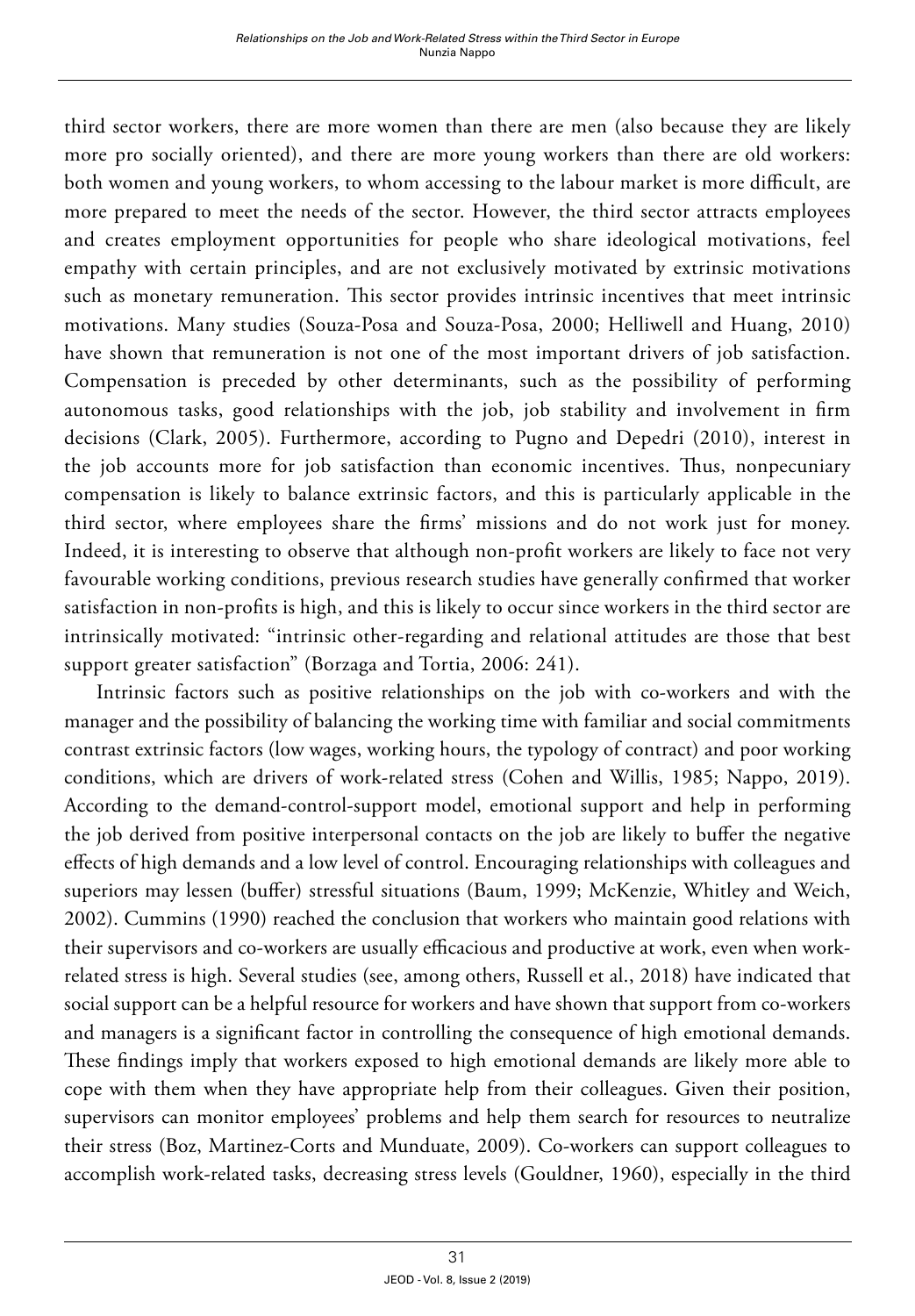sector, which is a sector characterized mostly by labour-intensive processes (Enjolras et al., 2018). Other studies (Kahn et al., 1964; Kahn, 1980) have clarified that interpersonal contacts (and personality features) can lessen the impact of several factors, such as role ambiguity, role conflict, overload (quantitative and qualitative), withdrawal, low self-confidence, low job satisfaction and job tension, on stress intensity.

For the above arguments, to study the association between relationships on the job and workrelated stress in the third sector, this paper considers four indicators of relationships on the job: 1) if the boss is successful in getting people to work together; 2) if there is good cooperation between workers and their colleagues; 3) if generally workers get on well with their colleagues; 4) if workers are helped and supported by colleagues (see Section 5 for differences between indicator 2 and 4). In addition, considering works that involve visiting customers, patients, clients or working at their premises or in their home allows understanding if external interpersonal contacts (arising from work) are correlates of work related stress as well.

The following empirical hypothesis is set up: *H: workers who have good relationships on the job experience less work-related stress than workers who do not have good relationships on the job.* 

#### **3. Data**

The econometric analysis employs data from the Sixth European Working Conditions Survey carried out in 2015 and released in 2017. The data were accessed and downloaded via the UK Data Service. The survey provides a wide assessment of Europeans at work over time across countries, occupations, sexes and age groups. Since its launch in 1990, the European Working Conditions Survey has provided an overview of working conditions in Europe. A random sample of workers are interviewed face-to-face. Overall, to date, approximately 43,000 employees aged 15 and over have been interviewed. The survey includes topics related to employment status, working time duration and organization, work organization, learning and training, physical and psychosocial risk factors, health and safety, work-life balance, worker participation, earnings and financial security, and work and health. The sample includes individuals from 35 countries, including the EU28, Norway, Switzerland, Albania, North Macedonia, Montenegro, Serbia and Turkey. No panel dimension is available.

The survey includes information on employees working within<sup>3</sup> 1) the private sector, 2) the public sector, 3) joint private-public organizations or companies, 4) the not-for-profit sector or an NGO and 5) other types of workplaces. The study focuses only on the not-for-profit sector or NGO workers, workers of all other sectors are excluded.

<sup>&</sup>lt;sup>3</sup> Question n. 14 of the EWCS6 Questionnaire: "Are you working in...?"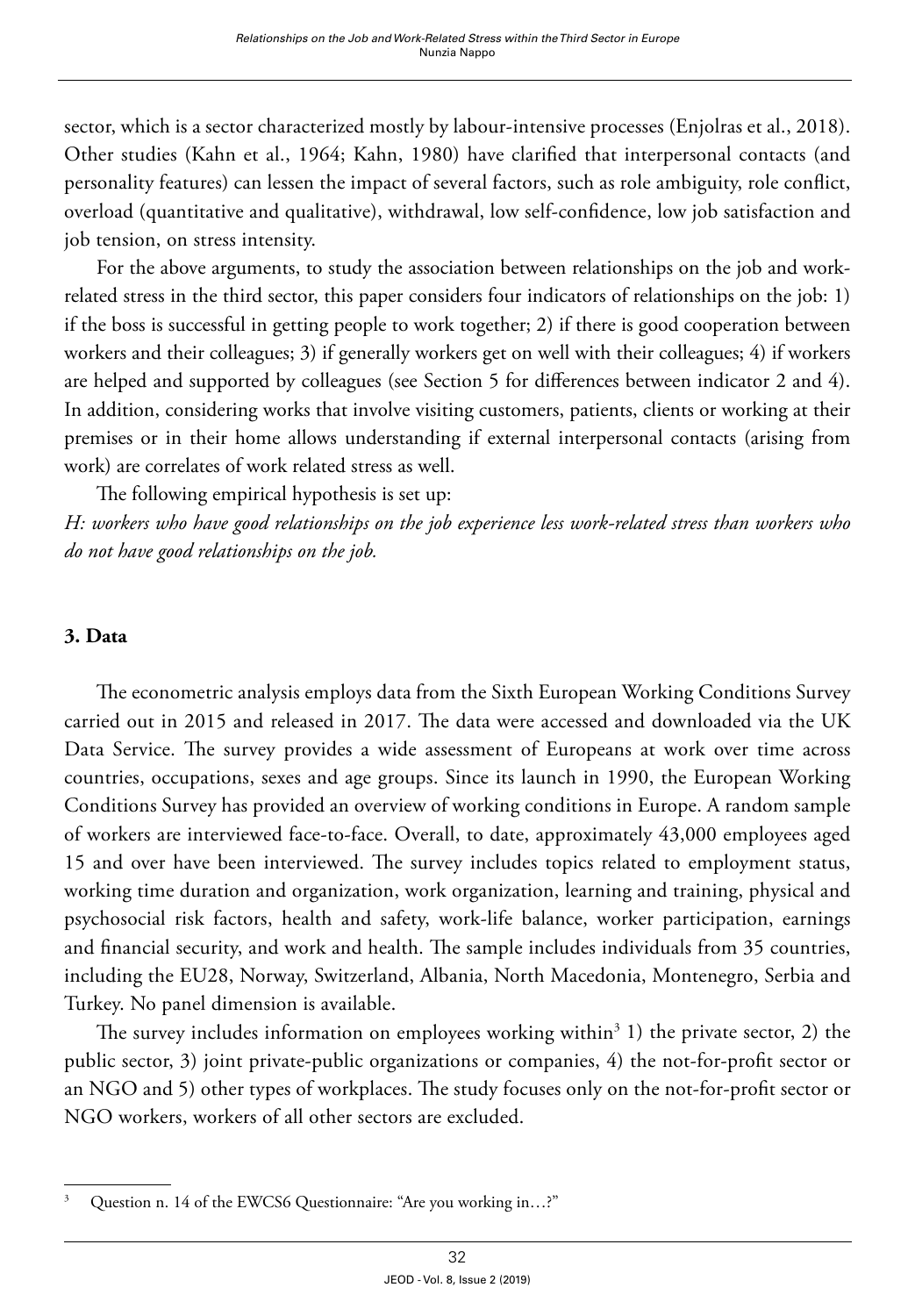The econometric analysis focuses on the following  $EU28<sup>4</sup>$  countries for which information on non-profit workers are available (the number of observations per country are in parentheses): Austria (11), Belgium (30), Bulgaria (4), Croatia (8), Cyprus (9), Czech Republic (5), Denmark (5), Estonia (8), Finland (8), France (24), Germany (64), Hungary (10), Ireland (8), Italy (4), Latvia (6), Lithuania (1), Luxembourg (3), Malta (5), the Netherlands (12), Poland (2), Portugal (7), Slovakia (4), Slovenia (6), Spain (2), Sweden (4), and the United Kingdom (18).

The respondents who did not meet the selection criteria or had missing data on dependent and independent variables were excluded, so that the final dataset comprised a cross-sectional sample of 182 observations. Such a narrow sample, although provides statistically significant information on the association between relationships on the job and work-related stress within the third sector in Europe, does not allow for a generalization of the results, since a small sample has a higher likelihood of not accurately representing the population (Cochran, 1977; Duin, 1995).

## *3.1 Dependent Variable*

The dependent variable *"*job-related stress" is assessed with the following question: "You experience stress in your work"<sup>5</sup>. Job-related stress is a subjective indicator of perceived occupational stress and has been measured by individual interviews. Responses are expressed on a scale from 1 ("always") to 5 ("never"). The data show that 6.2% of the sample "always" experiences stress, 15.42% experience it "most of the time", 44.74% experience it "sometimes", 17.29% experience it "rarely", and 16.54% "never" experience it.

#### *3.2 Independent Variables*

The selection of the appropriate explanatory variables was motivated by theory; in particular, we referred to the "demand-control-support" model and to the distinction between extrinsic and intrinsic factors that motivate employees to choose the sector (for profit, non-profit) within which they work differently. Four measures of relationships on the job were considered. A number of standard socioeconomic control variables are included in the econometric analysis as well. Tables 1 and 1a provide a description of the independent variables used in the empirical model and descriptive statistics for the sample, respectively.

<sup>&</sup>lt;sup>4</sup> At the time of writing, Brexit was not yet effective.

Question n. 61m of the EWCS6 Questionnaire.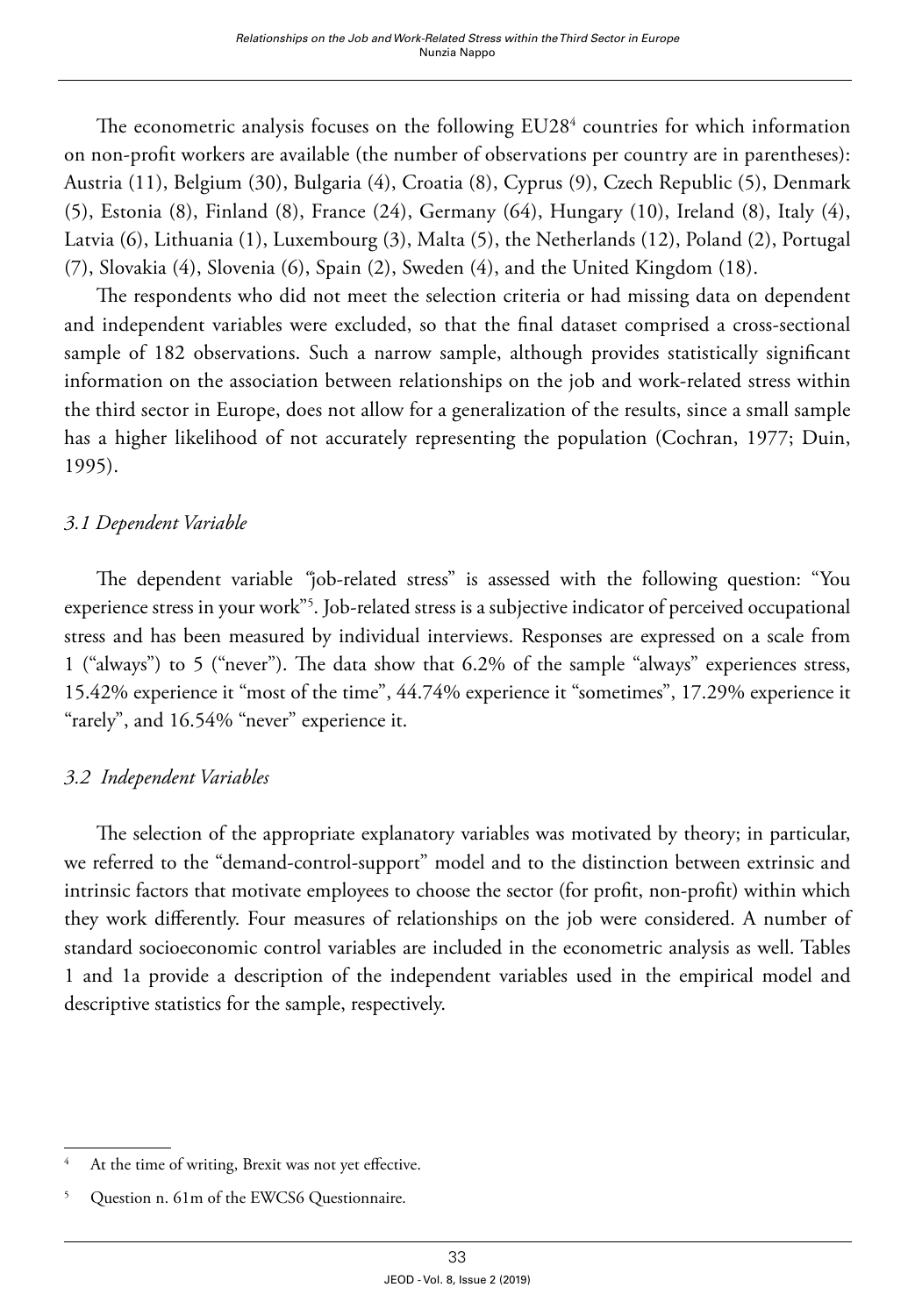|  |  | Table 1. Definition of the independent variables |  |  |  |  |  |
|--|--|--------------------------------------------------|--|--|--|--|--|
|--|--|--------------------------------------------------|--|--|--|--|--|

| Variable                  | Description                                                                                                                                      |  |  |  |
|---------------------------|--------------------------------------------------------------------------------------------------------------------------------------------------|--|--|--|
| Demographic               |                                                                                                                                                  |  |  |  |
| Male                      | 1 if male; 0 otherwise                                                                                                                           |  |  |  |
| Age                       | 1 if she/he is 17/40 years old at the time of the survey interview, 0 otherwise                                                                  |  |  |  |
| Has a spouse or a partner | 1 if she/he has a spouse or a partner, 0 otherwise                                                                                               |  |  |  |
| Has a child               | 1 if she/he has at least one child and 0 otherwise                                                                                               |  |  |  |
| Low level of education    | 1 if highest level of education is primary education, 0 otherwise<br>(reference group)                                                           |  |  |  |
| Middle level of education | 1 if highest level of education is secondary education, 0 otherwise                                                                              |  |  |  |
| High level of education   | 1 if highest level of education is tertiary education, 0 otherwise                                                                               |  |  |  |
| Ends meet                 | How the interviewee household total monthly income is able to make ends meet (from 1 "very easily" to<br>6 "with great difficulty") <sup>6</sup> |  |  |  |
| Health                    | How the interviewer health is in general (from 1 "very good" to 5 "very bad")                                                                    |  |  |  |
| Extrinsic features        |                                                                                                                                                  |  |  |  |
| Permanent job             | 1 if the employment contract has an unlimited duration, 0 otherwise                                                                              |  |  |  |
| Part time job             | 1 if she/he works part time, 0 otherwise                                                                                                         |  |  |  |
| Up to twenty hours        | 1 if the interviewee usually works up to 20 hours per week, 0 otherwise                                                                          |  |  |  |
| Job characteristics       |                                                                                                                                                  |  |  |  |
| Work affects health1      | 1 if her/his work affects health mainly positively, 0 otherwise                                                                                  |  |  |  |
| Work affects health2      | 1 if her/his work affects health mainly negatively, 0 otherwise                                                                                  |  |  |  |
| Work affects health3      | 1 if her/his work does not affect health, 0 otherwise (reference group)                                                                          |  |  |  |
| Job involvement           | 1 if the worker is consulted before objectives are set for her/his work, 0 otherwise                                                             |  |  |  |
| <b>External Contacts</b>  | 1 if her/his work involves visiting customers, patients, clients or working at their premises or in their home,<br>0 otherwise                   |  |  |  |
| Work and Family           | 1 if her/his working hours fits in with her/his family or social commitments outside work, 0 otherwise                                           |  |  |  |
| Job satisfaction          | 1 if she/he is satisfied with working conditions, 0 otherwise                                                                                    |  |  |  |
| Relationships on the job  |                                                                                                                                                  |  |  |  |
| Boss relations            | If her/his boss is successful in getting people to work together (from 1 "strongly agree" to 5 "strongly disagree")                              |  |  |  |
| Colleagues Cooperation    | If there is good cooperation between she/he and her/his colleagues (from 1 "strongly agree" to 5 "strongly disagree")                            |  |  |  |
| Get on well Colleagues    | If generally she/he gets on well with her/his work colleagues (from 1 "strongly agree" to 5 "strongly disagree")                                 |  |  |  |
| Colleagues Support        | 1 if her/his colleagues help and support her/him (from 1 "always" to 5 "never")                                                                  |  |  |  |

<sup>6</sup> Employers' wage is an important theoretical variable for this paper. However, due to the high number of missing values on the monthly earning variable, the "ends meet" variable has been used as a proxy of individual wage (even though "ends meet" is not an individual measure but it refers to the interviewee household).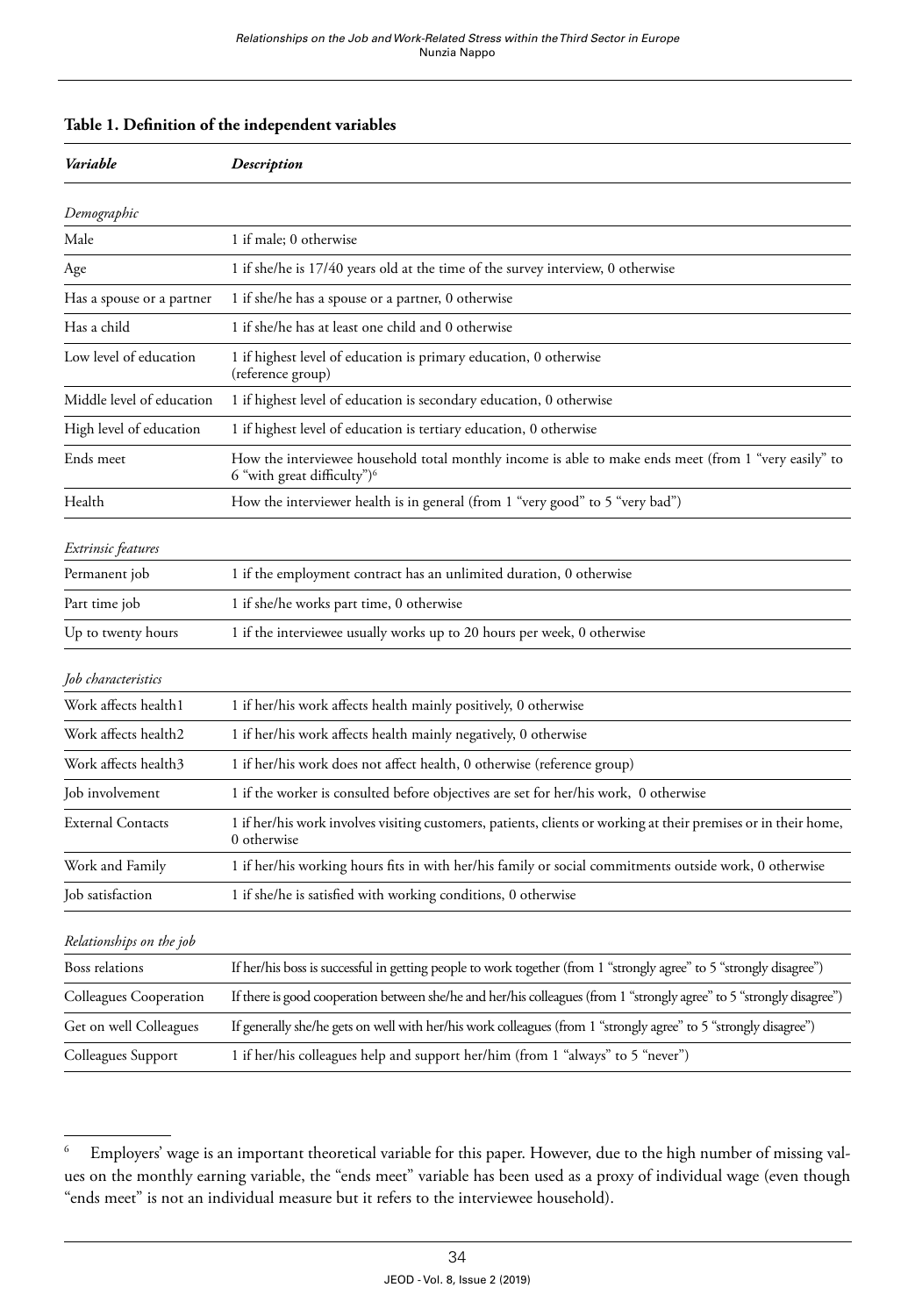#### **Table 1a. Descriptive statistics of the independent variables**

| Variable                  | <b>Mean</b> | Std. Dev. | Min              | Max            |  |
|---------------------------|-------------|-----------|------------------|----------------|--|
| Demographic               |             |           |                  |                |  |
| Male                      | .3171642    | .4662426  | $\boldsymbol{0}$ | $\mathbf{1}$   |  |
| Age                       | .3880597    | .48822    | $\boldsymbol{0}$ | $\mathbf{1}$   |  |
| Has a spouse or a partner | .5597015    | .4973517  | $\boldsymbol{0}$ | $\mathbf{1}$   |  |
| Has a child               | .3432836    | .4756935  | $\boldsymbol{0}$ | $\mathbf{1}$   |  |
| Low level of education    | .1791045    | .3841572  | $\boldsymbol{0}$ | $\mathbf{1}$   |  |
| Middle level of education | .6604478    | .4744433  | $\boldsymbol{0}$ | $\mathbf{1}$   |  |
| High level of education   | .1604478    | .3677075  | $\boldsymbol{0}$ | $\mathbf{1}$   |  |
| Ends meet                 | 3.123596    | 1.313495  | $\boldsymbol{0}$ | 6              |  |
| Health                    | 2.033582    | .8272009  | $\mathbf{1}$     | $\overline{4}$ |  |
| Extrinsic features        |             |           |                  |                |  |
| Permanent job             | .6977612    | .4600873  | $\boldsymbol{0}$ | $\mathbf{1}$   |  |
| Part time job             | .4148472    | .4937749  | $\boldsymbol{0}$ | $\mathbf{1}$   |  |
| Up to twenty hours        | .3018868    | .4599451  | $\boldsymbol{0}$ | $\mathbf{1}$   |  |
| Job characteristics       |             |           |                  |                |  |
| Work affects health1      | .1969112    | .3984346  | $\boldsymbol{0}$ | $\mathbf{1}$   |  |
| Work affects health2      | .2046332    | .4042144  | $\mathbf{0}$     | $\mathbf{1}$   |  |
| Work affects health3      | .5984556    | .4911598  | $\mathbf{0}$     | 1              |  |
| Job involvement           | .3100775    | .4634241  | $\mathbf{0}$     | $\mathbf{1}$   |  |
| <b>External Contacts</b>  | .358209     | .480371   | $\mathbf{0}$     | $\mathbf{1}$   |  |
| Work and Family           | .5037594    | .5009283  | $\boldsymbol{0}$ | 1              |  |
| Job satisfaction          | .8598485    | .3478035  | $\mathbf{0}$     | $\mathbf{1}$   |  |
| Relationships on the job  |             |           |                  |                |  |
| Boss relations            | 2.105058    | 1.208957  | $\mathbf{1}$     | $\mathfrak s$  |  |
| Colleagues Cooperation    | 1.566406    | .7537386  |                  | $\overline{5}$ |  |
| Get on well Colleagues    | 1.529183    | .7706306  | $\mathbf{1}$     | 5              |  |
| Colleagues Support        | 1.76209     | .9753308  | $\mathbf{1}$     | 5              |  |

## *3.3 Methodology*

The theoretical hypothesis concerning the association between work-related stress and interpersonal relationships on the job is tested using a standard ordered probit model that is generally used to study discrete data of this kind. The model is built around a latent regression of the following form: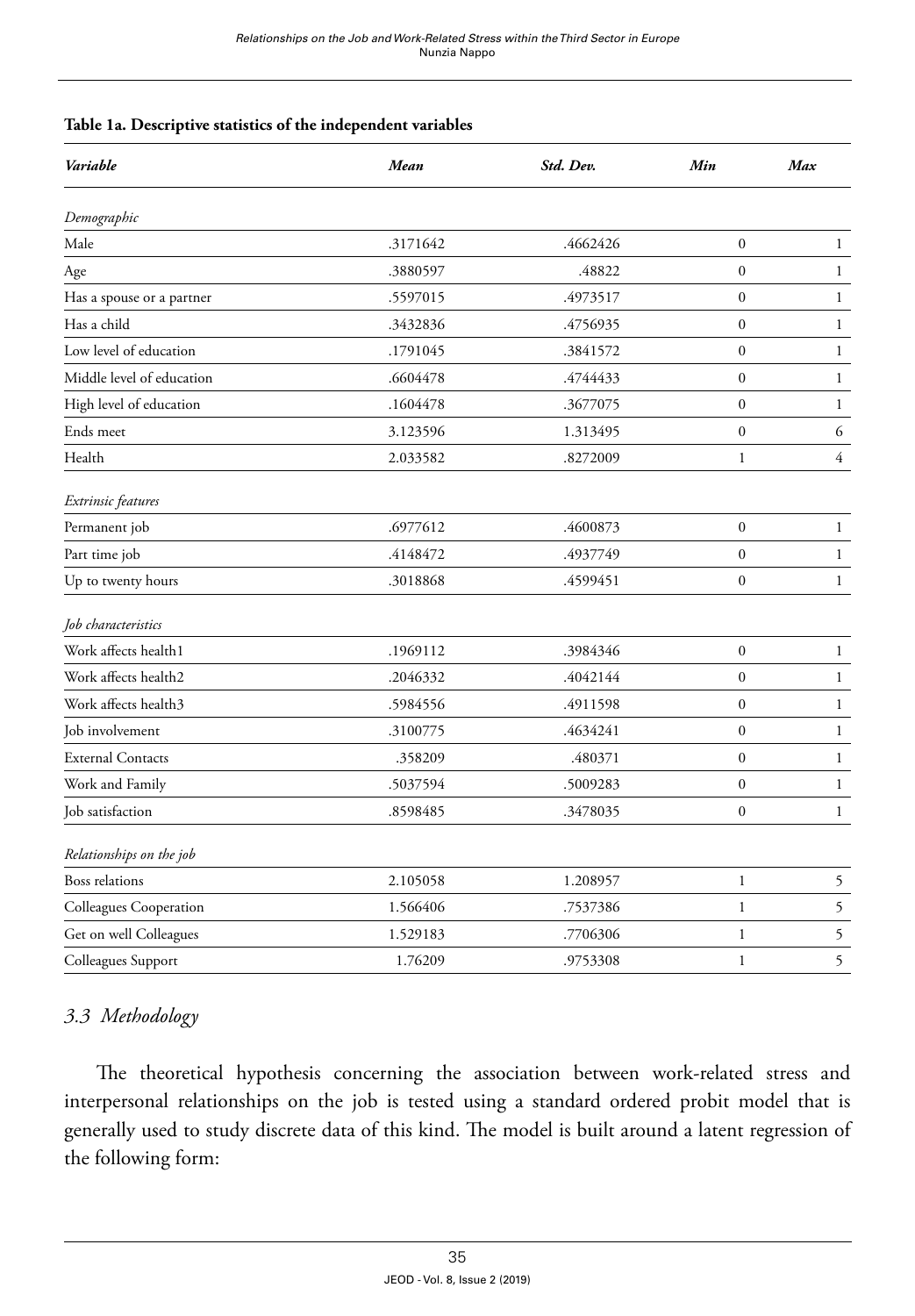$y_i^* = x_i \beta + \varepsilon_i$ 

 (1) where *x* and  $\beta$  are the matrix of control variables and the vector of unknown parameters, respectively, *ε* is the error term, the subscript *i* denotes an individual observation, and, as usual, *y\** is the unobserved result. We observe the following:

$$
y = 0 \text{ if } y^* \le 0
$$
  

$$
y = 1 \text{ if } 0 < y^* \le \mu
$$
  

$$
y = J \text{ if } \mu_{J-1} \le y^*
$$

indicating a form of censoring. Furthermore, μ' is an unknown parameter to be estimated with *β*. We do not observe *y\** in the data. Rather, we observe the dependent variable, work-related stress.

#### **4. Results**

With the ordered probit model, the interpretation of the coefficients is not easy (Daykin and Moffatt, 2002), and neither the sign nor the magnitude of a coefficient provides information on the partial effects of a given explanatory variable. Therefore, we estimate the marginal effects, which allow us to interpret the effect of the regressors on the dependent variable. Marginal effects provide a measure of the expected direct change in the dependent variable as a function of the change in a certain explanatory variable while all other covariates are held constant. The marginal effects of the regressors, expressed in terms of a change in the independent variables on the probability of "always" experiencing work-related stress and on the probability of "never" experiencing work-related stress, give information on the magnitude of the correlations between work-related stress and relationships on the job.

Table 2 shows the ordered probit estimates (column 1) and marginal effects (*dx/dy*) of a change in the regressors on the probability of "always" (outcome 1, column 4) and "never" (outcome 5, column 7) experiencing work-related stress. It is necessary to explain that the results of the econometric investigation, as part of a cross-sectional study (the data do not have a panel dimension), identify correlations rather than cause-and-effect relations between workrelated stress and relationships on the job, and an association does not define causation. We cannot identify a clear causal relationship in one direction or another between two variables: causation may apply to both directions, as employees who do not experience work-related stress have more opportunities to interact on the job and interpersonal contacts on the job influence employees' work-related stress.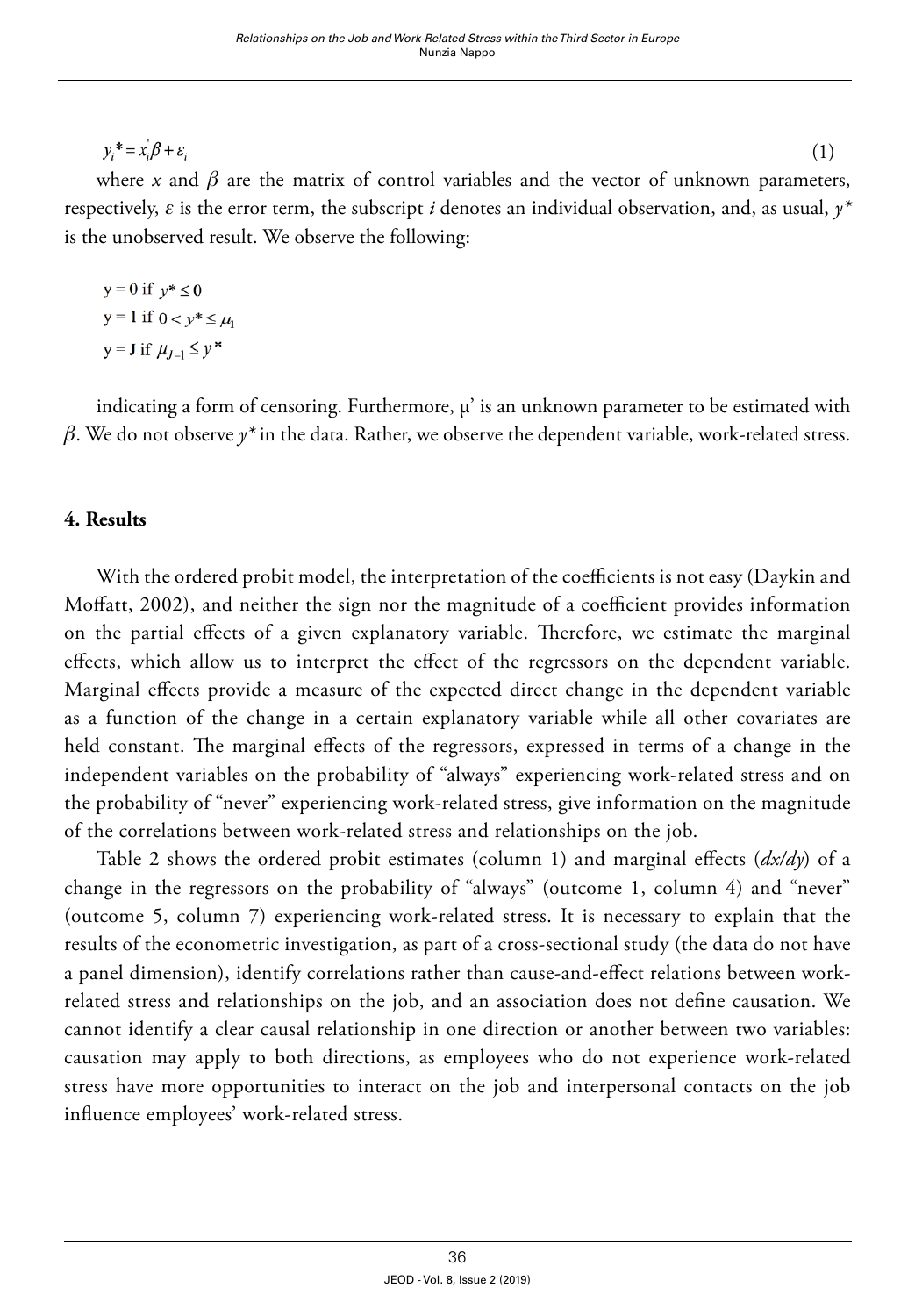#### **Table 2. Correlates of work related stress**

|                              | $Co$ eff       |          | Always |                |        | Never  |                |        |        |
|------------------------------|----------------|----------|--------|----------------|--------|--------|----------------|--------|--------|
| Variable                     |                | SE       | P >  z | dx/dy          | SE     | P >  z | dx/dy          | SE     | P >  z |
| Demographic                  |                |          |        |                |        |        |                |        |        |
| Male                         | $-.1782827$    | .224357  | 0.427  | .0133928*      | .01914 | 0.070  | $-.0251405$    | .02993 | 0.401  |
| Age                          | .3492123*      | .1896204 | 0.066  | .0269681       | .01928 | 0.162  | $-.0487049*$   | .02659 | 0.067  |
| Has a spouse or a partner    | $-0.0244205$   | .2005656 | 0.903  | .0017141       | .01401 | 0.903  | $-.0036153$    | .02987 | 0.904  |
| Has a child                  | .2287674       | .1861956 | 0.219  | $-0.0154382$   | .01306 | 0.237  | .0350859       | .03014 | 0.244  |
| Middle level of<br>education | $-.4897776*$   | .2857945 | 0.087  | .0303054*      | .01761 | 0.085  | $-.0815529$    | .05472 | 0.136  |
| High level of education      | $-.2635469$    | .3436071 | 0.443  | .0218068       | .03306 | 0.509  | $-0.345105$    | .04004 | 0.389  |
| Ends meet                    | .0074118       | .067759  | 0.913  | $-.000523$     | .00476 | 0.913  | .0010928       | .01001 | 0.913  |
| Health                       | .0669389       | .1217446 | 0.582  | $-.0047234$    | .00872 | 0.588  | .0098697       | .01772 | 0.578  |
| Extrinsic features           |                |          |        |                |        |        |                |        |        |
| Permanent job                | $-.4977245**$  | .223783  | 0.026  | .0283341*      | .01473 | 0.054  | $-.0876631*$   | .04548 | 0.054  |
| Part time job                | .1220577       | .1866508 | 0.513  | $-.0084093$    | .01299 | 0.517  | .0183553       | .0286  | 0.521  |
| Up to twenty hours           | $-.0690788$    | .2290604 | 0.763  | .0050627       | .0176  | 0.774  | $-.009899$     | .03161 | 0.754  |
| Job characteristics          |                |          |        |                |        |        |                |        |        |
| Work affects health1         | $-.0638657$    | .2281703 | 0.780  | .004673        | .01776 | 0.792  | $-.0091627$    | .03219 | 0.776  |
| Work affects health2         | $-0.5664269**$ | .2398843 | 0.018  | .0539087*      | .03174 | 0.089  | $-.0677149***$ | .02587 | 0.009  |
| Job involvement              | $-.0014274$    | .2022158 | 0.994  | .0001008       | .01429 | 0.994  | $-.0002104$    | .02979 | 0.994  |
| <b>External Contacts</b>     | $-4157927**$   | .1650208 | 0.012  | .0319683**     | .01605 | 0.046  | $-.0585524**$  | .02343 | 0.012  |
| Work and Family              | .5640613***    | .1684581 | 0.001  | $-.040203**$   | .01745 | 0.021  | .0856328***    | .03109 | 0.006  |
| Job satisfaction             | .6134082**     | .260145  | 0.018  | $-.0651477$    | .04215 | 0.122  | .0665256***    | .02336 | 0.004  |
| Relationships on the job     |                |          |        |                |        |        |                |        |        |
| Boss relations               | $-.1909543***$ | .069809  | 0.006  | $-0.0134744**$ | .00614 | 0.028  | $.028155***$   | .01141 | 0.014  |
| Colleagues Cooperation       | .3355022**     | .1482781 | 0.024  | $-0.0236742*$  | .01218 | 0.052  | .0494677**     | .0232  | 0.033  |
| Get on well Colleagues       | $-.2071669$    | .136942  | 0.130  | .0146184       | .01028 | 0.155  | $-.0305454$    | .02108 | 0.147  |
| Colleagues Support           | $-.1343027$    | .1162578 | 0.248  | .0094768       | .00842 | 0.260  | $-0198021$     | .0169  | 0.241  |

\*\*\* stat. signif. at 1%; \*\* stat. signif. at 5%; \* stat. signif. at 10%.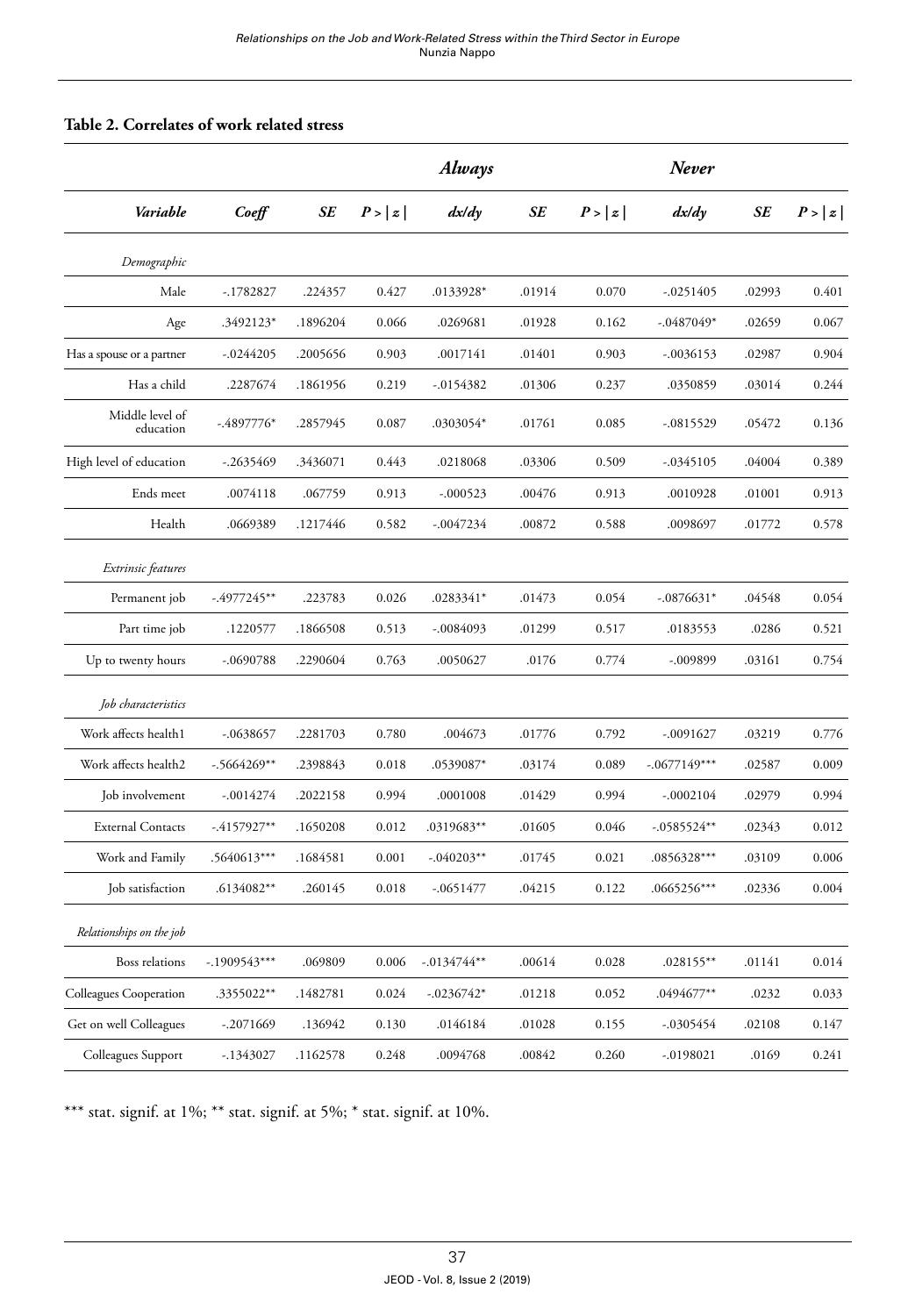The results reported in column 1 provide information on the statistical significance of the correlation between the explanatory variables and work-related stress, and the variables of interest show that both the supervisor's ability to get people to work together and favourable cooperation between colleagues are significantly correlated with job-related stress. Regarding the marginal effects (columns 4 and 7), the results show that males have a 1.33% higher probabilities of reporting that they always experience stress than females. This result is not in line with the literature (see, for instance, Russell et al., 2018), for which females are likely to report higher work-related stress levels: probably this is not the case for the third sector where female sometimes chose to work for several reasons (i.e. their propensity to take care of others, the importance of relationships within the sector, the possibility of working part-time). Workers aged 17-40 have a 4.87% lower probability of reporting that they never experience stress than older workers. This result may be explained by the idea that young workers may have greater difficulty in dealing with workday life when it involves performing activities that are mostly labour intensive and that require a learning by doing process that improves over time. Workers with a middle level of education have a 3.03% higher probability of reporting that they always experience work-related stress than workers who have a low level of education. One of the explanations for this result is that workers with higher levels of education have more working responsibilities and carry out more demanding jobs than workers with low levels of education do (see, among others, Lunau et al., 2015).

Workers who are employed with contracts of unlimited duration have a 2.83% higher and an 8.76% lower probability of always and never experiencing work-related stress, respectively, than temporary workers. This result is in line with a strand of the literature (see, for instance, Eiken and Saksvik, 2009; Inoue, Tsurugano and Yano et al., 2011) and can be explained by considering that permanent workers feel charged with more responsibility than temporary workers, who face lower levels of job demands. Workers whose job affects mainly negatively their health have a 5.39% higher and a 6.77% lower probability of reporting that they always and never experience stress. Workers whose job involves visiting customers, patients, or clients at their homes have a 3.19% higher and a 5.85% lower probability of reporting that they always and never experience stress, respectively, than workers who do not visit clients. Employees who are satisfied with their working conditions have a 6.65% higher probability of reporting that they never experience work-related stress than workers who are not satisfied. Workers who are able to conciliate working time with family or social commitments show a 4.02% lower and an 8.56% higher probability of always and never experiencing work-related stress, respectively, than workers who are not able to do this. Workers who have a supervisor that is successful in getting people to work together have a 1.34% lower and a 2.81% higher probability of reporting that they always and never experience work-related stress. Increasing the cooperation between colleagues decreases the probability of them reporting work-related stress and increases the probability of them reporting that they never experience stress.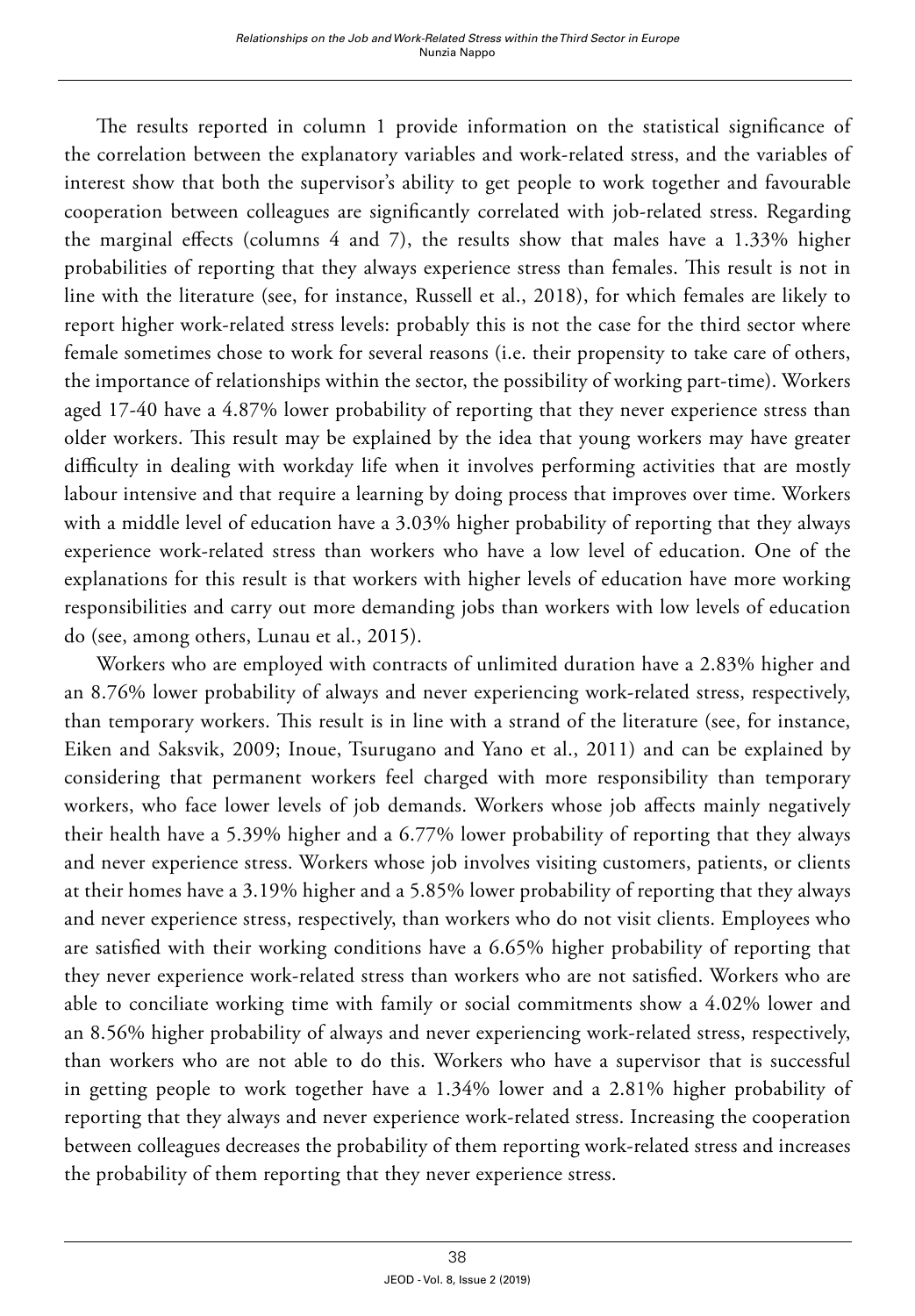#### **5. Discussion**

There are two main characteristics of the non-profit sector: 1) non-profit workers are very much pro-socially motivated in their job, and 2) deteriorating working conditions that make working in the third sector quite unattractive manifest in mental and physical stress in employees (Enjolras et al., 2018). As stated in section 2, according to the demand-control-support model (Karasek and Theorell, 1990), unfavourable effects of adverse working conditions are likely to be counteracted by social support derived from good relationships on the job. In line with our expectations, our results show that overall, within the non-profit sector, interpersonal relationships are important for work-related stress. Not only relationships on the job with the manager and with colleagues but also external contacts with clients and patients with whom employees interact with when performing their job are included in these relationships, and social interactions with family members made possible by the ability to conciliate working time with family or social commitments outside the job are included as well.

In the following section, we discuss predictive drivers of job-related stress for employees in nonprofit organizations focusing on interpersonal contacts (social support).

Enjoying the benefits of a supportive working environment where interpersonal relations are genuine makes the difference with regard to occupational stress: social support is a strong remedy against job stressors (Mayo et al., 2012). This seems to be particularly true with respect to nonprofit organizations where good on-the-job relations, from which support comes, are considered an important part of the mix of relational incentives offered to induce workers to do their best (Borzaga and Depedri, 2005). Social support is a moderator of life stress (Cobb, 1976). According to Thoits (2010: S46), social support can be generally defined as "emotional, informational, or practical assistance from significant others, such as family members, friends, or co-workers; (and that) support actually may be received from others or simply perceived to be available when needed". Support on the job can come both from managers and from co-workers. Managers and co-workers play different roles within the organization and can therefore provide different social support through different channels. Both the former and the latter can sustain employees' complaints and provide the employees with proper physical and psychological help to overcome difficulties and to perform tasks. In addition, both managers and co-workers can be sources of stress and resources to alleviate stress. Regarding managers, they are likely to decide employees' main responsibilities; for this reason, workers can identify their supervisor as the main source of job demands. Therefore, even if the manager is friendly, the relationship with her/him can be perceived as stressful. To alleviate workers' stress, managers should always consider the factors that are under their responsibility: employees' knowledge of what to expect in their daily routine; clarity in communication; supervisor support; management support in favour of employees and encouragement to be supportive of each other (Pomerantz, 1991).

Regarding colleagues, interpersonal relationships among them can be perceived as frustrating because of competition that may arise among peers. However, this should not occur in non-profit organizations, where workers aim to fulfil a common and shared objective, which is their organization's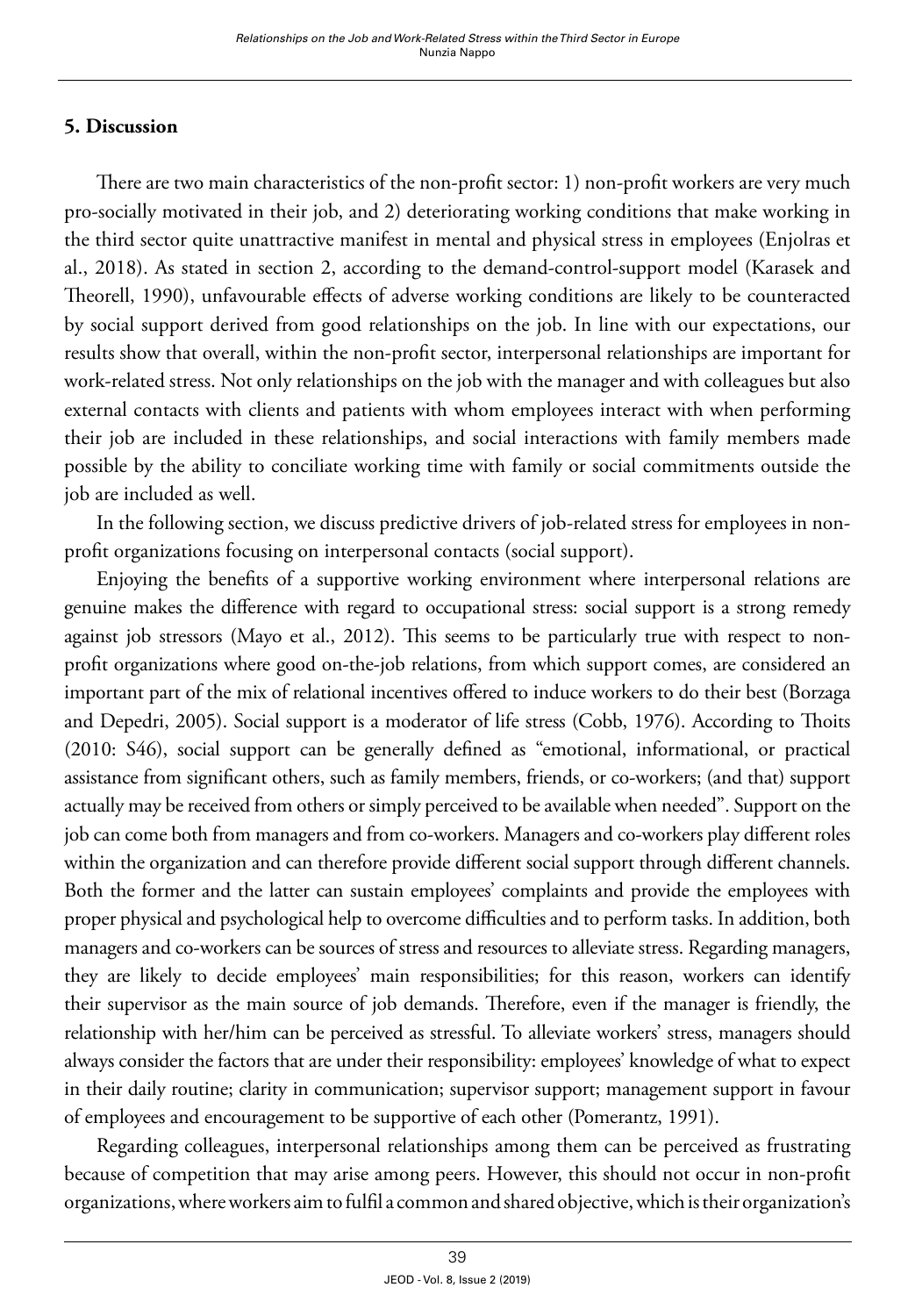mission (Hudson, 1999). We considered three measures of interpersonal contacts with colleagues that are supposed to provide social support to buffer job stress: a) this has been possible since the EWCS (2017) provides plenty of information on relationships and b) it could be considered a strength of the paper since most studies include a lower number of interpersonal contacts indicators (see, among others, Russell et al., 2018). The interpersonal contacts explanatory variables are: 1) good cooperation with colleagues; 2) getting on well with colleagues; and 3) colleagues' help and support. Those three measures are different among them. Cooperation implies "working together with somebody else to achieve something" (Wehmeier, 1998: 141): the pursuit of the common goal excludes that there may be competition among colleagues, which is likely stressing (Leiter and Maslach, 1988). Getting on well means "to have a good [relationship](https://dictionary.cambridge.org/dictionary/english/relationship)" (Wehmeier, 1998: 268). In the Survey<sup>7</sup>, help and support coming from co-workers imply material aid that could be regardless of good relationships among colleagues therefore could not buffer stress. In addition, help and support from co-workers could also cause competition among peers and therefore it could produce job stress (Leiter and Maslach, 1988). Results show that the "help and support from co-workers" variable is not significant. This result is not in line with Russell et al. (2018) who employ the same data (EWCS 2017) but focus only on Irish employees (working within the private sector, the public sector, joint private-public organisation or company, the not-for-profit sector or an NGO, and other). Contrary to our expectations, also the "getting on well with colleagues" variable is not significant. Therefore, regarding relationships on the job with colleagues, our results confirm in part our expectations and show that only cooperation with colleagues decreases the probability of experiencing stress, this supports the positive and gratifying aspects of contacts with co-workers that have been reported in the literature (see, among others, Beehr, 1985; McKenzie, Whitley and Weich, 2002). Furthermore, the success of the supervisor in getting people to work together has a positive impact on employees who report a low level of work-related stress.

The kind of work performed in the third sector implies that the most important activity occurs outside of formal organizations. Workers may have to visit customers, patients, or clients at home to complete their job-related tasks. Interaction with customers, patients, or clients could provide social support as well. However, results show that employees whose job involves reaching clients have a higher probability of experiencing stress, therefore, relationships with customers, patients, or clients do not alleviate stress: this is likely to happen since working outside the organization and reaching people at their venue can be demanding, especially when people travel from one place to another frequently and within areas where accessibility is low (because of a lack of public transport or intense traffic). In addition, such jobs are likely to include performing jobs for persons with problems (i.e., alcoholics, elderly people). For the above reasons, workers who perform work outside the organization may feel overloaded and more stressed than their colleagues who do not work outside the organization.

Question n. 61 in the Questionnaire.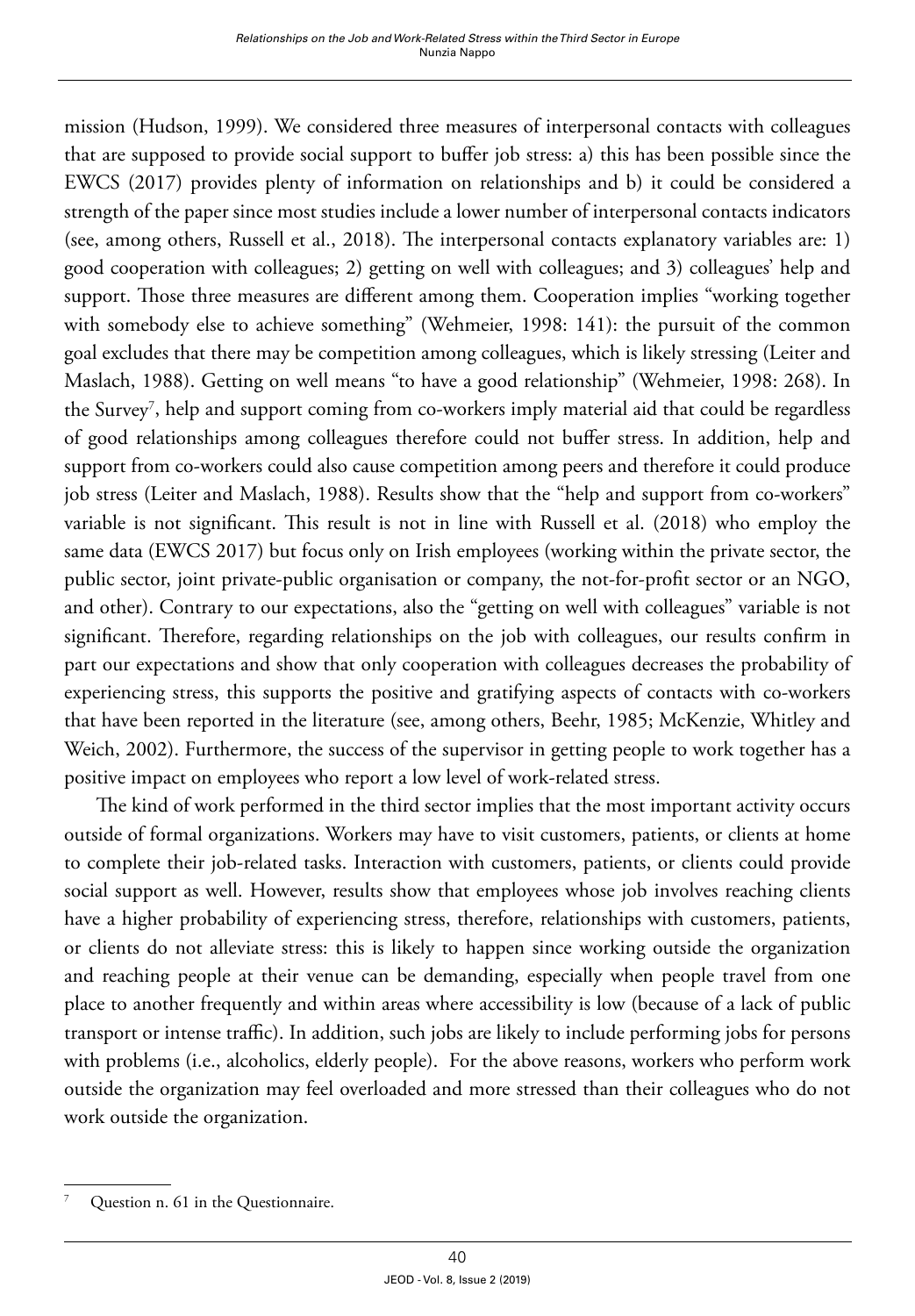A large body of the literature (see, among others, Leiter and Maslach, 1988; Babin and Boles, 1996; Russell et al. 2018) shows that being helped and supported by the manager decreases the probability of being stressed at work. Indeed, "managers have a leading role to play in determining the social climate at work" (Eurofound 2017: 66). Our result on the explanatory variable "boss relations" seems to be in line with the above literature and shows that the boss is likely to play a key role for workers wellbeing. Furthermore, such result might contribute to add a new piece of evidence to the existing literature with regard to a specific sector of the labour market: the European third sector.

#### **6. Conclusions**

The European "third or social economy (TSE) sector" accounts for slightly more than 13% (employed individuals and volunteers) of the European workforce (Enjolras et al., 2018), with cooperatives and social enterprises contributing in a significant way to labour market integration. The recent rapid global labour market advancements have also been affecting the third sector organizations, which should begin processing new actions to encounter the challenges they face. In this scenario, work-related stress has become a serious problem that both employees and nonprofit organizations have to face since occupational stress can have unbearable effects, including low performance, turnover intention, and absenteeism. Therefore, proper and targeted actions to avoid and to address occupational stress are needed. Indeed, work related stress is often considered a private/personal problem with which employees have to cope with personal resources. On the contrary, firms should help workers to cope with job stress providing any kind of support needed (reducing job demand, increasing job control, providing good work conditions, helping employees to cooperate among them and with manager) and psychological assistance as well.

In this paper, we analysed the correlation between interpersonal relationships on the job and work-related stress using data from the sixth EWCS (2017). We built upon the assumption of the demand-control-support model that social support is a good resource to face job demands. Although the paper has not been able to determine the cause-effect relationship between relationships on the job and work-related stress (no panel dimension is available), the results show that social support derived from relationships on the job with managers and with colleagues is a good moderator of occupational stress. However, we considered several indicators of interpersonal relationships that could provide social support on the job and not all confirm our expectations. Particularly as regards interactions with colleagues, only social support coming from cooperation with co-workers is positively correlated with work related stress. This is likely to happen since cooperation implies working together to achieve an aim and it is not likely to involve competition as it could happen when employees help colleagues in a performance. It is interesting that external contacts with customers, patients, or clients, which produce interpersonal relationships as well, do not buffer stress, probably also for the reason that such works are likely to include performing jobs for persons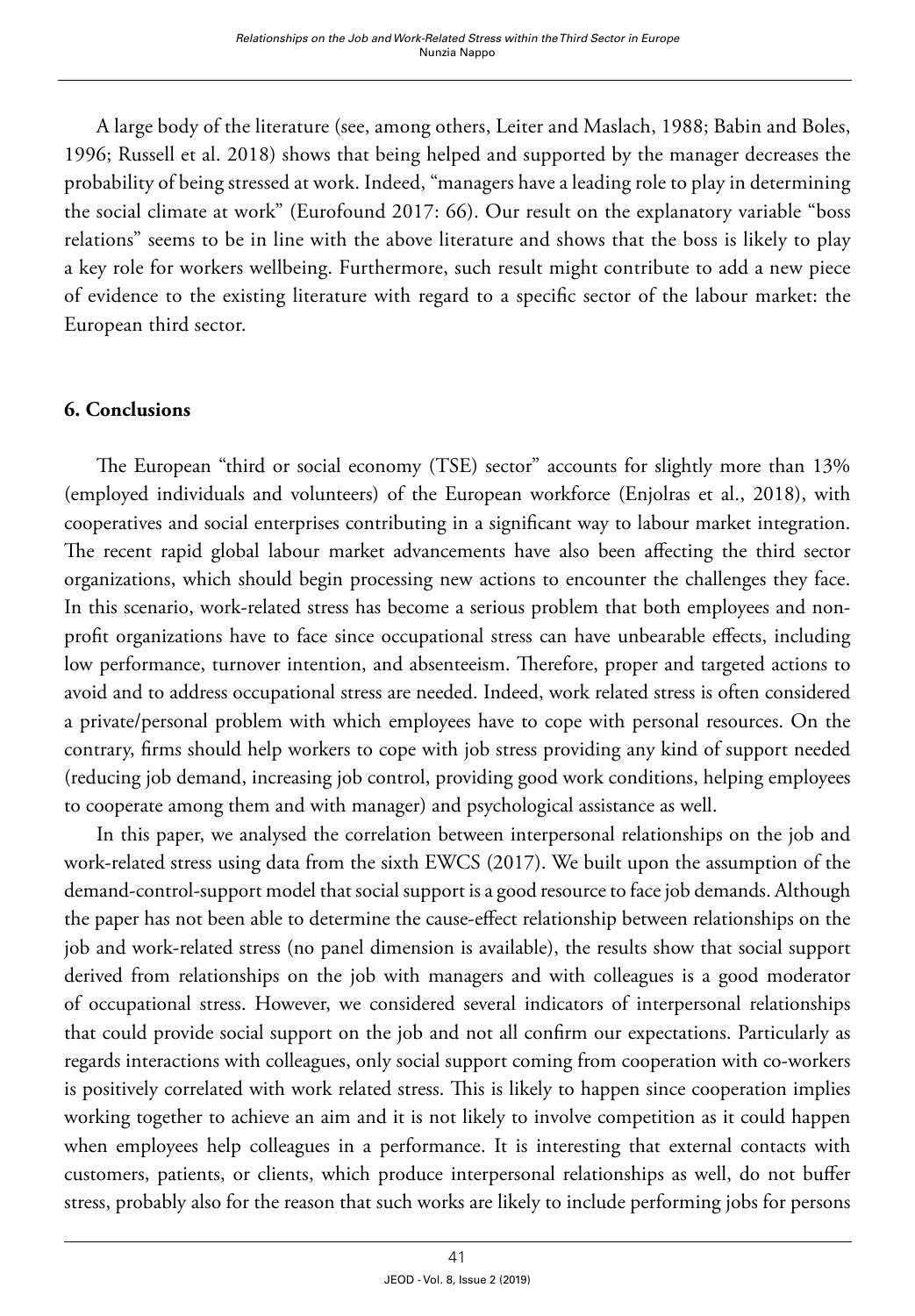with problems (i.e., alcoholics, elderly people). Although results help to understand which kinds of interpersonal relationships may provide social support for alleviating job-related stress, a limitation of the paper is the small sample that does not allow for a generalization of the results. Indeed, the sample size implies that results need further confirmation by future more robust statistical analyses. However, for further investigations, data are needed: a hope is that the next EWCS would enlarge the third sector sample. Thus, it could be possible trying to confirm the results also with country based analyses, which could be a fruitful avenue for research.

Though the above limitation, results seem interesting in terms of policy suggestions: 1) the nonprofit sector should select managers who have a good propensity to make employees work in team, since cooperation among co-workers is likely to buffer job stress; 2) managers should promote the sharing of goals in the implementation of the work (cooperation) among colleagues.

#### **References**

- Ariza-Montes, A. & Lucia-Casademunt, A.M. (2016). Nonprofit versus For-Profit Organizations: A European Overview of Employees' Work Conditions, *Human Service Organizations: Management, Leadership & Governance*, 40(4): 334-351. DOI:<https://doi.org/10.1080/23303131.2015.1134742>
- Babin, J.B. & Boles, J.S. (1996). The Effects of Perceived Co-Worker Involvement and Supervisor Support on Service Provider Role Stress, Performance and job Satisfaction, *Journal of Retailing*, 72(1): 57-75. DOI: [https://doi.](https://doi.org/10.1016/S0022-4359(96)90005-6) [org/10.1016/S0022-4359\(96\)90005-6](https://doi.org/10.1016/S0022-4359(96)90005-6)
- Bacchiega, A. & Borzaga, C. (2001). Social enterprise as an incentive structure. In: C. Borzaga & J. Defourny (Eds.), *The Emergence of Social Enterprise*. London: Routledge, pp. 273-295.
- Bacchiega, A. & Borzaga, C. (2003). The economics of the third sector: toward a more comprehensive approach. In: H.K. Anheier & A. Ben-Ner (Eds.), *The Study of the Nonprofit Enterprise: theories and approaches*. New York: Kluwer Academic/Plenum Publishers, pp. 27-48. DOI: [https://doi.org/10.1007/978-1-4615-0131-2\\_2](https://doi.org/10.1007/978-1-4615-0131-2_2)
- Bakker, A.B. & Demerouti, E. (2007). The job demands-resources model: State of the art, *Journal of managerial psychology*, 22(3): 309-328. DOI: https://doi.org/10.1108/02683940710733115
- Baum, F. (1999). Social capital: Is it good for your health? Issues for a public health agenda, *Journal of Epidemiology and Community Health*, 53(4): 195–196. DOI:<http://dx.doi.org/10.1136/jech.53.4.195>
- Beehr, T.A. (1985). The role of social support in coping with organizational stress. In: T.A. Beehr & R.S. Bhagat (Eds.), *Human stress and cognition in organizations*. New York: Wiley, pp. 375-398.
- Ben-Ner, A., Ren, T. & Paulson, D.F. (2011). A Sectoral Comparison of Wage Levels and Wage Inequality in Human Services Industries, *Nonprofit and Voluntary Sector Quarterly*, 40(4): 608–633. DOI: [https://doi.](https://doi.org/10.1177/0899764010365012) [org/10.1177/0899764010365012](https://doi.org/10.1177/0899764010365012)
- Borzaga, C. & Depedri, S. (2005). Interpersonal relations and job satisfaction: Some empirical results in social and community care services. In: B. Gui & R. Sugden (Eds.), *Economics and social interaction: Accounting for interpersonal relation*. Cambridge: Cambridge University Press, pp. 132–153. DOI: [https://doi.org/10.1017/](https://doi.org/10.1017/cbo9780511522154.007) [cbo9780511522154.007](https://doi.org/10.1017/cbo9780511522154.007)
- Borzaga, C. & Musella, M. (2003). *Produttività ed efficienza nelle organizzazioni non profit, il ruolo dei lavoratori e delle relazioni di lavoro* [Productivity and efficiency in non-profit organizations, the role of workers and labor relations]. Trento: Edizioni 31.
- Borzaga, C. & Tortia, E. (2006). Worker motivations, job satisfaction, and loyalty in public and nonprofit social services, *Nonprofit and Voluntary Sector Quarterly*, 35(2): 225–248. DOI:<https://doi.org/10.1177/0899764006287207>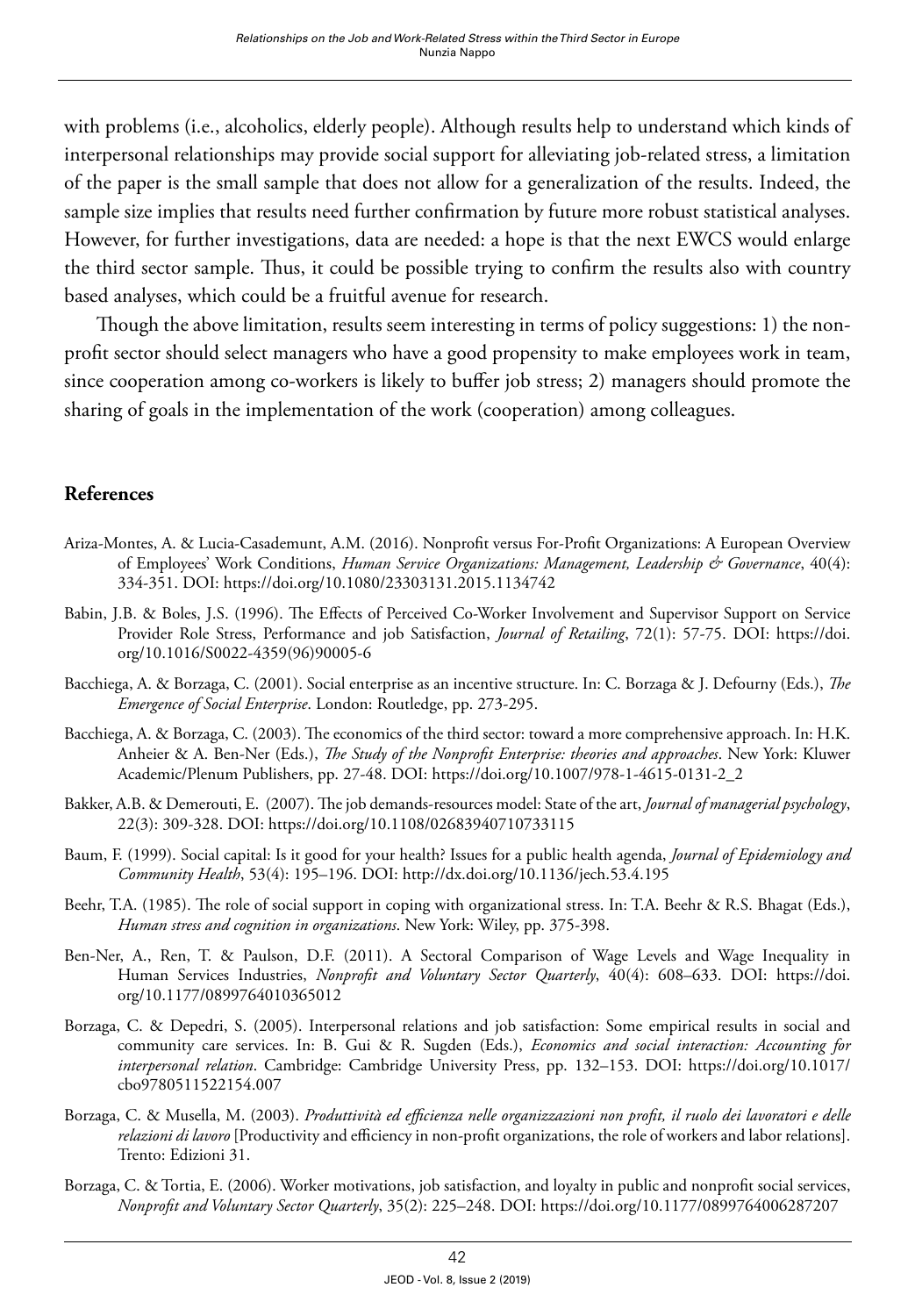- Boz, M., Martínez-Corts, I. & Munduate, L. (2009). Breaking negative consequences of relationship conflicts at work: The moderating role of work family enrichment and supervisor support, *Revista de Psicología del Trabajo y de las Organizaciones*, 25(2): 113–121. DOI:<https://doi.org/10.4321/s1576-59622009000200002>
- Clark, A. (2005) What Makes a Good Job? Evidence from OECD Countries. In: Bazen S., Lucifora C. & Salverda W. (Eds.), *Job quality and Employer Behaviour*. London: Palgrave McMillan, pp. 11-30. DOI: [https://doi.](https://doi.org/10.1057/9780230378643_2) [org/10.1057/9780230378643\\_2](https://doi.org/10.1057/9780230378643_2)
- Cobb, S. (1976). Social support as a moderator of life stress, *Psychosomatic Medicine*, 38(5): 300-314. DOI: [https://doi.](https://doi.org/10.1097/00006842-197609000-00003) [org/10.1097/00006842-197609000-00003](https://doi.org/10.1097/00006842-197609000-00003)
- Cohen S. & Wills T.A. (1985). Stress, social support, and the buffering hypothesis, *Psychological Bulletin*, 98: 310-357. DOI:<https://doi.org/10.1037/0033-2909.98.2.310>
- Cochran, W.G. (1977). *Sampling Techniques.* 3rd ed. John Wiley & Sons.
- Cummins, R.C. (1990). Job stress and the buffering effect of supervisory support, *Group and Organization Studies*, 15(1): 92–104. DOI: <https://doi.org/10.1177/105960119001500107>
- Daykin, A.R. & Moffatt, P.G. (2002). Analysing ordered responses: A review of the ordered probit model, *Understanding Statistics: Statistical Issues in Psychology, Education, and the Social Sciences*, 1(3): 157–166. DOI: [https://doi.](https://doi.org/10.1207/s15328031us0103_02) [org/10.1207/s15328031us0103\\_02](https://doi.org/10.1207/s15328031us0103_02)
- Duin, R.P.W. (1995). Small sample size generalization. In: Borgefors, G. (Ed.), Proceedings of the 9th *Scandinavian Conference on Image Analysis*, Vol. 2: 957–964.
- Eiken, T.E. & Saksvik, P.Ø. (2009). Temporary employment as a risk factor for occupational stress and health, *Policy and Practise in Health and Safety,* 7(2):75–91. DOI:<https://doi.org/10.1080/14774003.2009.11667735>
- Eurofound (2017). Sixth European Working Conditions Survey Overview report (2017 update). Luxembourg: Publications Office of the European Union.
- EU-OSHA. (2009). European agency for safety and health at work, OSH in figures: Stress at work–facts and figures, European communities. Luxembourg. Available at: [https://osha.europa.eu/en/publications/osh-figures-stress](https://osha.europa.eu/en/publications/osh-figures-stress-work-facts-and-figures/view)[work-facts-and-figures/view](https://osha.europa.eu/en/publications/osh-figures-stress-work-facts-and-figures/view) [Accessed: February 2020]
- EWCS European Foundation for the Improvement of Living and Working Conditions (2017). European Working Conditions Survey, 2015 [data collection]. 6th Edition. UK Data Service. DOI: [http://doi.org/10.5255/UKDA-](http://doi.org/10.5255/UKDA-SN-8098-4)[SN-8098-4](http://doi.org/10.5255/UKDA-SN-8098-4)
- Enjolras, B., Salamon, L.M., Sivesind, K.H. & Zimmer A. (2018). *The Third Sector as Renewable Resource for Europe: Concepts, Impacts, Challenges and Opportunities*. Cham: Palgrave Macmillan. DOI: [https://doi.org/10.1007/978-](https://doi.org/10.1007/978-3-319-71473-8) [3-319-71473-8](https://doi.org/10.1007/978-3-319-71473-8)
- French, J.R.P., Caplan, R.D. & Harrison, R.V. (1982). *The mechanisms of job stress and strain.* London: Wiley.
- Gouldner A.W. (1960). The norm of reciprocity: A preliminary statement, *American Sociological Review*, 25: 161–178. DOI:<https://doi.org/10.2307/2092623>
- Hansmann, H. (1980). The role of non profit enterprise, *Yale Law Journal*, 89(2): 835–898. DOI: [https://doi.](https://doi.org/10.2307/796089) [org/10.2307/796089](https://doi.org/10.2307/796089)
- Hassard, J., Teoh, K.R.H., Visockaite, G., Dewe, P. & Cox, T. (2018). The cost of work-related stress to society: A systematic review, *Journal of Occupational Health Psychology*, 23(1): 1-17. DOI: [https://doi.org/10.1037/](https://doi.org/10.1037/ocp0000069) [ocp0000069](https://doi.org/10.1037/ocp0000069)
- Helliwell, J.F. & Huang, H. (2010). How's the job? Well-being and social capital in the workplace, *Industrial and Labor Relations Review*, 63(2): 205-227. DOI:<https://doi.org/10.1177/001979391006300202>
- Hobfoll, S.E. (2001). The influence of culture, community, and the nested self in the stress process: Advancing conservation of resources theory, *Applied psychology*, 50(3): 337-421. DOI:<https://doi.org/10.1111/1464-0597.00062>
- Hudson, M. (1999). *Managing Without Profit*. London: Penguin.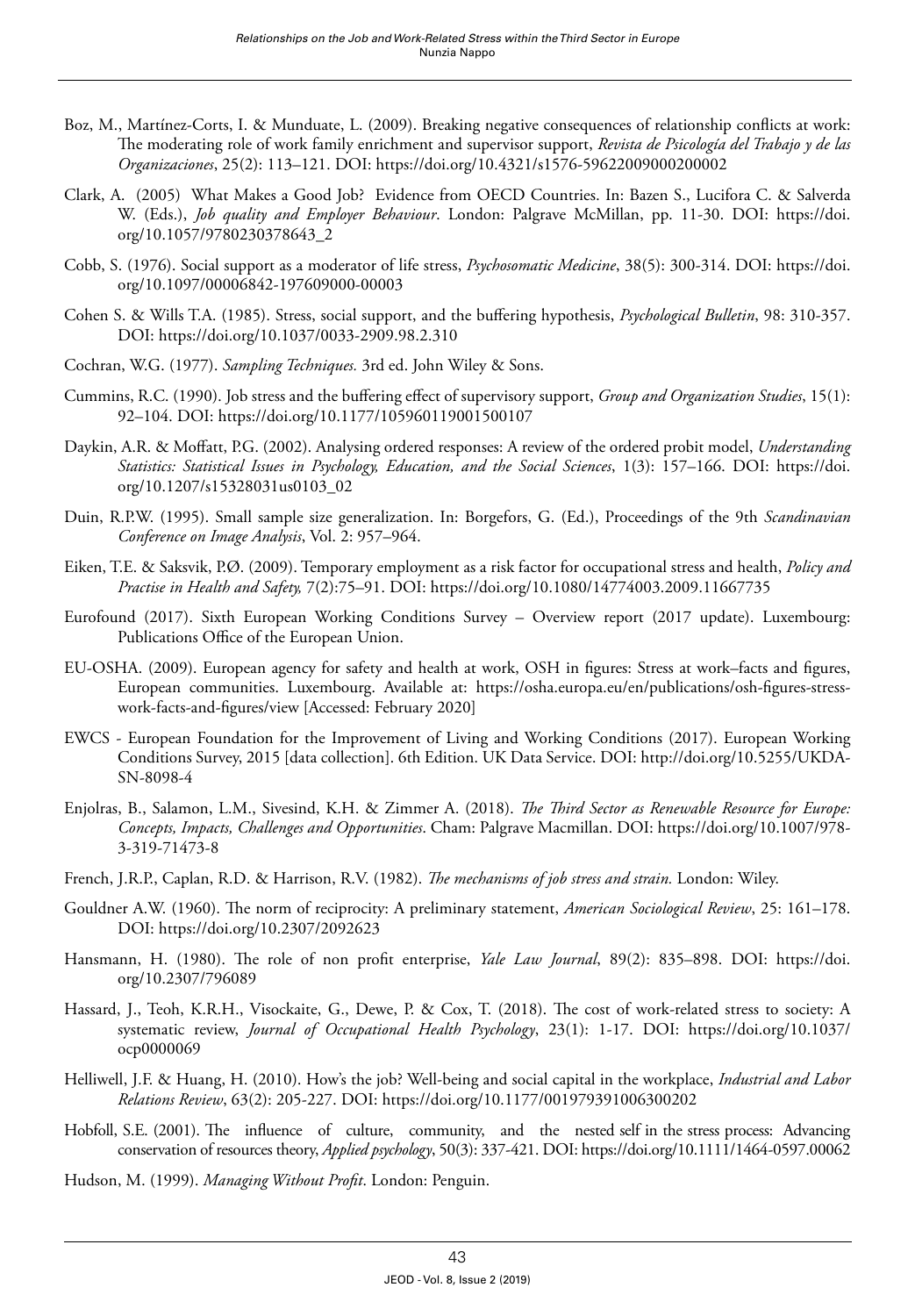- ILO (2012). SOLVE: Integrating health promotion into workplace OSH policies–trainer's guide. Geneva: International Labour Organization.
- ILO (2016). Workplace stress: A collective challenge. Geneva, Switzerland: International Labour Organization.
- Inoue, M., Tsurugano, S. & Yano, E. (2011). Job stress and mental health of permanent and fixed-term workers measured by effort-reward imbalance model, depressive complaints, and clinic utilization, *Journal of Occupational Health*, 53(2): 93–101. DOI:<https://doi.org/10.1539/joh.L10098>
- Johnson, J.V. & Hall, E.M. (1988). Job strain, work place social support, and cardiovascular disease: A cross-sectional study of a random sample of the Swedish working population, *American Journal of Public Health*, 78(10): 1336– 1342. DOI:<https://doi.org/10.2105/AJPH.78.10.1336>
- Kahn, R.L. (1980). Conflict, ambiguity, and overload: Three elements in job stress. In: D. Katz, R. Kahn, & J. Adams (Eds.), *The study of organizations*. San Francisco, CA: Jossey-Bass, pp. 418–428.
- Kahn, R.L., Wolfe, D.M., Quinn, R.P., Snoek, J.D. & Rosenthal, R.A. (1964). *Organizational stress: Studies in role conflict and ambiguity*. New York, NY: Wiley.
- Karasek, R.A. (1979). Job demands, job decision latitude, and mental strain: Implications for job redesign, *Administrative Science Quarterly*, 24(2): 285–308. DOI:<https://doi.org/10.2307/2392498>
- Karasek, R. & Theorell, T. (1990)*. Healthy work: Stress, productivity and the reconstruction of the working life*. New York, NY: Basic Books.
- Karkoulian, S., Srour, J. & Sinan, T. (2016). A Gender Perspective on Work-Life Balance, Perceived Stress, and Locus of Control, *Journal of Business Research*, 69(11): 4918-4923. DOI: <https://doi.org/10.1016/j.jbusres.2016.04.053>
- Leiter, M.P. & Maslach, C. (1988). The impact of interpersonal environment on burnout and organizational commitment, *Journal of Organizational Behavior,* 9(4): 297-308. DOI: <https://doi.org/10.1002/job.4030090402>
- Li, C., Wu, K.C. & Johson, D.E. (2016). The impact of balance-focused attitudes on job stress: Gender differences evidenced in American and Chinese samples, *International Journal of Psychology*, 1: 1-9. DOI: [https://doi.](https://doi.org/10.1002/ijop.12254) [org/10.1002/ijop.12254](https://doi.org/10.1002/ijop.12254)
- Lunau, T., Siegrist, J., Dragano, N. & Wahrendorf, M. (2015). The association between education and work stress: Does the policy context matter? *PLoS One*, 10(3): e0121573. DOI:<https://doi.org/10.1371/journal.pone.0121573>
- Makhija, P., Naidu, G. & Rakesh, T.N. (2016). Occupational stress amongst women employees a review of literature, *Asiapacific Journal of research*, 1(12): 249-57.
- Mayo, M., Sanchez, J.I., Pastor, J.C. & Rodriguez, A. (2012). Supervisor and co-worker support: A source congruence approach to buffering role conflict and physical stressors, *The International Journal of Human Resource Management*, 23: 3872-3889. DOI: <https://doi.org/10.1080/09585192.2012.676930>
- McKenzie, K., Whitley, R. & Weich, S. (2002). Social capital and mental health, *British Journal of Psychiatry*, 181(4): 280–283. DOI: <https://doi.org/10.1192/bjp.181.4.280>
- Mittal, M. & Bhakar, S.S. (2018). Examining the impact of role overload on job stress, job satisfaction and job performance: a study among married workingwomen in banking sector, *International Journal of Management Study*, 7(1): 2231-2528. DOI: [https://doi.org/10.18843/ijms/v5i2\(7\)/01](https://doi.org/10.18843/ijms/v5i2(7)/01)
- Nappo, N. (2019). Is there an association between working conditions and health? An analysis of the Sixth European Working Conditions Survey data. *PLoS One. DOI:* <https://doi.org/10.1371/journal.pone.0211294>
- Pomerantz, S.D. (1991). Predictive Indicators of Job Burnout in Nonprofit Organizations, *Institute for Nonprofit Organization Management Working Paper* n. 15. San Francisco: University of San Francisco.
- Pugno, M. & Depedri, S. (2010). Job performance and job satisfaction: An integrated survey, *Economia Politica*, 27(1): 175–210.
- Ridder, H. G. & McCandless, A. (2010). Influences on the architecture of human resource management in nonprofit organizations: An analytical framework, *Nonprofit and Voluntary Sector Quarterly*, 39: 124-141. DOI: [https://doi.](https://doi.org/10.1177/0899764008328182) [org/10.1177/0899764008328182](https://doi.org/10.1177/0899764008328182)